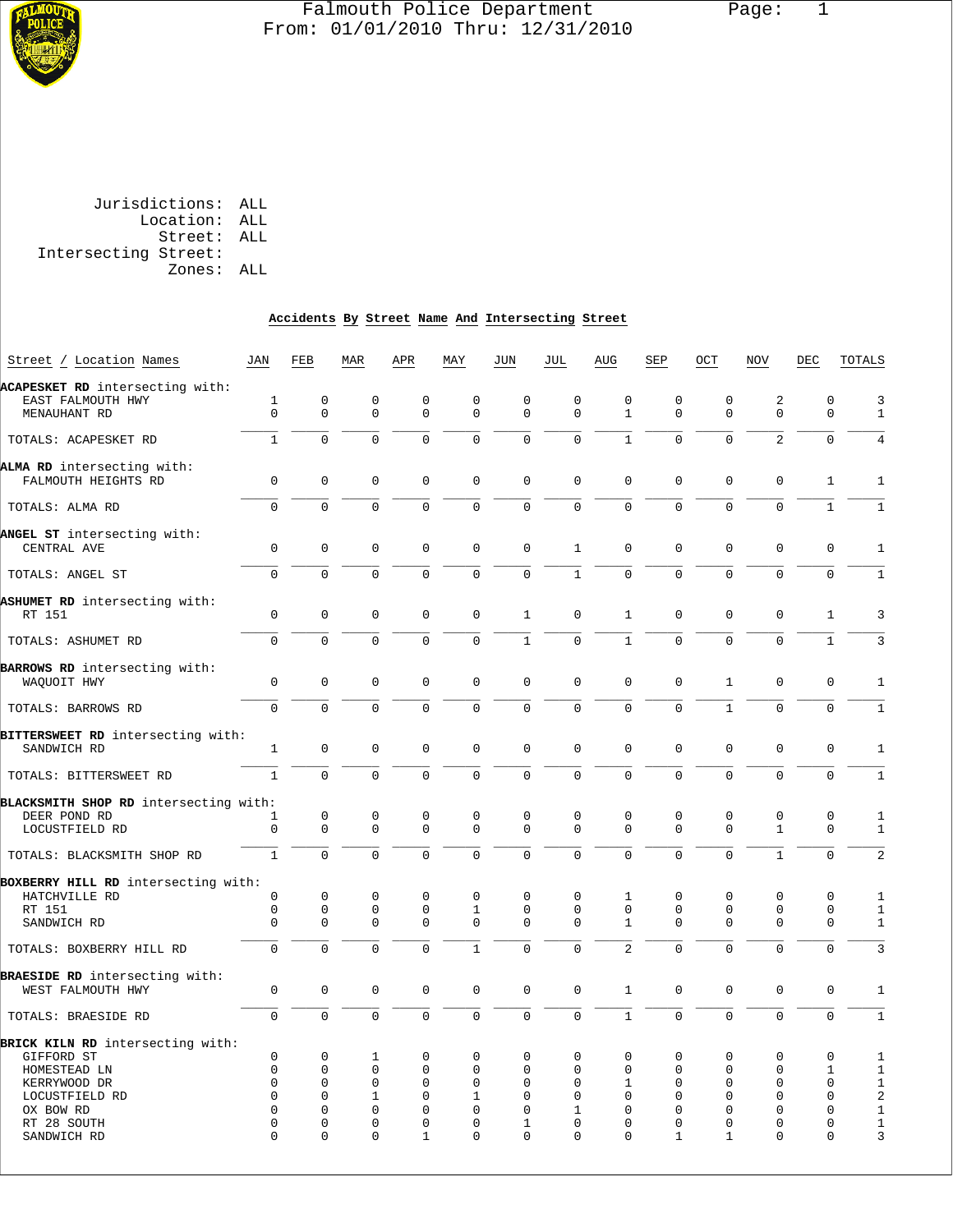## Falmouth Police Department Page: 2 From: 01/01/2010 Thru: 12/31/2010

| SOPHIE LN                                         | $\mathbf 0$         | $\Omega$            | 0              | $\Omega$            | 0            | $\mathbf 0$  | $\mathbf 0$         | $\Omega$            | $\Omega$     | $\mathbf{1}$        | $\mathbf 0$  | $\mathbf 0$  | 1              |
|---------------------------------------------------|---------------------|---------------------|----------------|---------------------|--------------|--------------|---------------------|---------------------|--------------|---------------------|--------------|--------------|----------------|
| TOTALS: BRICK KILN RD                             | 0                   | $\Omega$            | $\overline{a}$ | $\mathbf{1}$        | $\mathbf{1}$ | $\mathbf{1}$ | $\mathbf{1}$        | $\mathbf{1}$        | $\mathbf{1}$ | $\overline{a}$      | $\Omega$     | $\mathbf{1}$ | 11             |
| BROCKTON ST intersecting with:<br>MARAVISTA AVE   | 0                   | 0                   | $\mathsf 0$    | $\mathbf 0$         | 0            | $\mathbf 0$  | $\mathbf 0$         | $\mathbf 0$         | $\mathbf 0$  | $\mathbf{1}$        | $\mathbf 0$  | 0            | $\mathbf{1}$   |
| TOTALS: BROCKTON ST                               | $\Omega$            | $\Omega$            | $\Omega$       | $\Omega$            | $\Omega$     | $\mathbf 0$  | $\Omega$            | $\Omega$            | $\Omega$     | $\mathbf{1}$        | $\Omega$     | $\mathbf 0$  | $\mathbf{1}$   |
| CARRIAGE SHOP RD intersecting with:               |                     |                     |                |                     |              |              |                     |                     |              |                     |              |              |                |
| COLLINS RD                                        | $\mathbf 0$         | 0                   | 0              | $\mathbf 0$         | 0            | 0            | $\Omega$            | $\Omega$            | 0            | $\mathbf 0$         | 1            | 0            | 1              |
| OLD BARNSTABLE RD                                 | $\mathbf 0$         | $\mathsf 0$         | $\mathsf 0$    | $\mathbf 0$         | $\mathbf 0$  | $\mathbf 0$  | $\mathbf 0$         | $\Omega$            | $\mathbf 0$  | $\mathbf 0$         | $\mathbf 0$  | $\mathbf{1}$ | 1              |
| SANDWICH RD                                       | $\Omega$            | $\Omega$            | $\mathbf 0$    | $\mathbf 0$         | $\mathbf 0$  | $\mathbf 0$  | $\Omega$            | $\Omega$            | $\Omega$     | $\mathbf{1}$        | $\mathbf 0$  | $\mathbf 0$  | $\mathbf{1}$   |
| TOTALS: CARRIAGE SHOP RD                          | $\Omega$            | $\Omega$            | $\Omega$       | $\Omega$            | $\Omega$     | $\Omega$     | $\Omega$            | $\Omega$            | $\Omega$     | $\mathbf{1}$        | $\mathbf{1}$ | $\mathbf{1}$ | 3              |
| CENTRAL AVE intersecting with:                    |                     |                     |                |                     |              |              |                     |                     |              |                     |              |              |                |
| ANGEL ST                                          | $\mathbf 0$         | 0                   | 0              | $\mathbf 0$         | 0            | 0            | 1                   | $\Omega$            | 0            | $\mathbf 0$         | $\mathbf 0$  | 0            | 1              |
| EAST FALMOUTH HWY                                 | $\mathbf 0$         | 0                   | 0              | $\mathbf 0$         | $\mathbf 0$  | $\mathbf 0$  | $\mathbf 0$         | $\Omega$            | $\mathbf{1}$ | $\mathbf 0$         | $\mathsf 0$  | $\mathbf{1}$ | $\overline{2}$ |
| MENAUHANT RD                                      | $\mathbf{1}$        | $\Omega$            | $\Omega$       | $\Omega$            | $\Omega$     | $\mathbf 0$  | $\mathbf{1}$        | $\Omega$            | $\Omega$     | $\mathbf 0$         | $\mathbf 0$  | $\mathbf 0$  | 2              |
| TOTALS: CENTRAL AVE                               | $\mathbf{1}$        | $\Omega$            | $\Omega$       | $\Omega$            | $\Omega$     | $\Omega$     | 2                   | $\Omega$            | $\mathbf{1}$ | $\Omega$            | $\Omega$     | $\mathbf{1}$ | 5              |
| CHESTNUT ST intersecting with:<br>MARAVISTA AVE   | $\mathbf 0$         | 0                   | $\mathbf 0$    | $\mathbf 0$         | 0            | $\mathbf 0$  | $\mathbf 0$         | $\mathbf 0$         | $\mathbf 0$  | $\mathbf{1}$        | $\mathbf 0$  | $\mathbf 0$  | 1              |
| TOTALS: CHESTNUT ST                               | 0                   | 0                   | 0              | $\Omega$            | $\mathbf 0$  | $\mathbf 0$  | $\mathbf 0$         | $\Omega$            | $\mathbf 0$  | $\mathbf{1}$        | $\mathbf 0$  | $\mathbf 0$  | $\mathbf{1}$   |
|                                                   |                     |                     |                |                     |              |              |                     |                     |              |                     |              |              |                |
| CHURCH ST intersecting with:<br>WOODS HOLE RD     | 0                   | 0                   | $\mathsf 0$    | $\mathbf 0$         | $\mathbf{1}$ | 0            | $\mathbf 0$         | $\mathbf 0$         | 0            | $\mathsf{O}\xspace$ | $\mathbf 0$  | $\mathbf 0$  | 1              |
| TOTALS: CHURCH ST                                 | $\mathbf{0}$        | $\Omega$            | $\Omega$       | $\Omega$            | $\mathbf{1}$ | $\mathbf 0$  | $\mathbf 0$         | $\Omega$            | $\mathbf 0$  | $\Omega$            | $\Omega$     | $\Omega$     | $\mathbf{1}$   |
| CLINTON AVE intersecting with:                    |                     |                     |                |                     |              |              |                     |                     |              |                     |              |              |                |
| KING ST                                           | $\mathsf 0$         | $\mathbf 0$         | $\mathsf 0$    | 0                   | 0            | 0            | $\mathbf 0$         | $\mathbf 0$         | 1            | $\mathbf 0$         | $\mathbf 0$  | 0            | 1              |
| SHORE ST                                          | $\Omega$            | $\mathbf{1}$        | $\mathbf 0$    | $\Omega$            | $\Omega$     | $\Omega$     | $\Omega$            | $\mathbf{1}$        | $\Omega$     | $\Omega$            | $\Omega$     | $\mathbf 0$  | 2              |
| TOTALS: CLINTON AVE                               | $\mathbf 0$         | $\mathbf{1}$        | $\Omega$       | $\Omega$            | $\Omega$     | $\mathbf 0$  | $\mathbf 0$         | $\mathbf{1}$        | $\mathbf{1}$ | $\Omega$            | $\Omega$     | $\mathbf 0$  | 3              |
| CLOVERFIELD WAY intersecting with:<br>RT 151      | 0                   | 0                   | 0              | $\mathbf 0$         | 0            | $\mathbf 0$  | $\mathbf 0$         | $\Omega$            | $\mathbf 0$  | $\mathbf 0$         | $\mathbf 0$  | 1            | 1              |
|                                                   |                     |                     |                |                     |              |              |                     |                     |              |                     |              |              |                |
| TOTALS: CLOVERFIELD WAY                           | $\mathbf 0$         | $\Omega$            | $\Omega$       | $\Omega$            | $\Omega$     | $\mathbf 0$  | $\Omega$            | $\Omega$            | $\Omega$     | $\Omega$            | $\Omega$     | $\mathbf{1}$ | $\mathbf{1}$   |
| COLLINS RD intersecting with:<br>CARRIAGE SHOP RD | $\mathbf 0$         | 0                   | $\mathbf 0$    | $\mathbf 0$         | 0            | $\mathbf 0$  | $\mathbf 0$         | $\mathbf 0$         | 0            | $\mathsf{O}\xspace$ | $\mathbf{1}$ | $\mathbf 0$  | $\mathbf{1}$   |
| TOTALS: COLLINS RD                                | $\mathbf{0}$        | $\Omega$            | 0              | $\Omega$            | 0            | $\mathbf 0$  | $\mathbf 0$         | $\Omega$            | $\mathbf 0$  | $\mathbf 0$         | $\mathbf{1}$ | 0            | $\mathbf{1}$   |
| CRANBERRY LN intersecting with:                   |                     |                     |                |                     |              |              |                     |                     |              |                     |              |              |                |
| SANDWICH RD                                       | $\mathbf 0$         | $\mathsf 0$         | $\mathbf 0$    | $\mathbf 0$         | 0            | $\mathbf 0$  | $\mathbf{1}$        | $\mathbf 0$         | $\mathbf 0$  | $\mathbf 0$         | $\mathbf 0$  | $\mathbf 0$  | $\mathbf{1}$   |
| TOTALS: CRANBERRY LN                              | $\mathsf{O}\xspace$ | 0                   | $\mathsf 0$    | 0                   | 0            | 0            | $\mathbf{1}$        | $\mathsf 0$         | 0            | $\mathsf{O}\xspace$ | $\mathbf 0$  | 0            | $\mathbf{1}$   |
| CRANE ST intersecting with:                       |                     |                     |                |                     |              |              |                     |                     |              |                     |              |              |                |
| WOODS HOLE RD                                     | 0                   | 0                   | 0              | $\mathbf 0$         | 0            | 0            | $\mathbf 0$         | $\mathbf 0$         | $\mathbf{1}$ | 0                   | $\mathbf 0$  | 0            | 1              |
| TOTALS: CRANE ST                                  | 0                   | 0                   | $\mathsf 0$    | 0                   | 0            | 0            | $\mathbf 0$         | $\mathsf{O}\xspace$ | $\mathbf{1}$ | $\mathbf 0$         | $\mathbf 0$  | $\mathbf 0$  | $\mathbf{1}$   |
|                                                   |                     |                     |                |                     |              |              |                     |                     |              |                     |              |              |                |
| CROSS RD intersecting with:<br>WAQUOIT FARMS DR   | 0                   | $\mathbf 0$         | $\mathsf 0$    | 0                   | 0            | $\mathsf 0$  | $\mathsf 0$         | 0                   | 0            | $\mathsf{O}\xspace$ | 1            | 0            | 1              |
| TOTALS: CROSS RD                                  | 0                   | 0                   | $\mathsf 0$    | $\mathsf{O}\xspace$ | 0            | 0            | $\mathsf{O}\xspace$ | $\mathbf 0$         | 0            | $\mathsf{O}\xspace$ | $\mathbf{1}$ | 0            | $\mathbf{1}$   |
| CURLEY BLVD intersecting with:                    |                     |                     |                |                     |              |              |                     |                     |              |                     |              |              |                |
| NORTH FALMOUTH HWY                                | 0                   | 0                   | 0              | 0                   | 0            | 0            | 0                   | 1                   | 0            | 0                   | 0            | 0            | 1              |
| QUAKER RD                                         | $\mathbf{1}$        | $\mathbf 0$         | 0              | $\mathbf 0$         | $\mathbf 0$  | 0            | $\mathbf 0$         | $\mathsf{O}\xspace$ | $\mathbf 0$  | 0                   | $\mathbf 0$  | $\mathbf 0$  | $\mathbf{1}$   |
| TOTALS: CURLEY BLVD                               | $\mathbf{1}$        | $\mathsf 0$         | $\mathsf 0$    | $\mathsf 0$         | 0            | 0            | $\mathsf 0$         | $\mathbf{1}$        | 0            | $\mathsf{O}\xspace$ | $\mathsf 0$  | 0            | 2              |
|                                                   |                     |                     |                |                     |              |              |                     |                     |              |                     |              |              |                |
| CURRIER RD intersecting with:<br>RT 151           | 0                   | $\mathsf{O}\xspace$ | $\mathbf{1}$   | 0                   | 0            | 0            | 0                   | 0                   | 0            | $\mathsf 0$         | 0            | $\mathbf{1}$ | 2              |
|                                                   |                     |                     |                |                     |              |              |                     |                     |              |                     |              |              |                |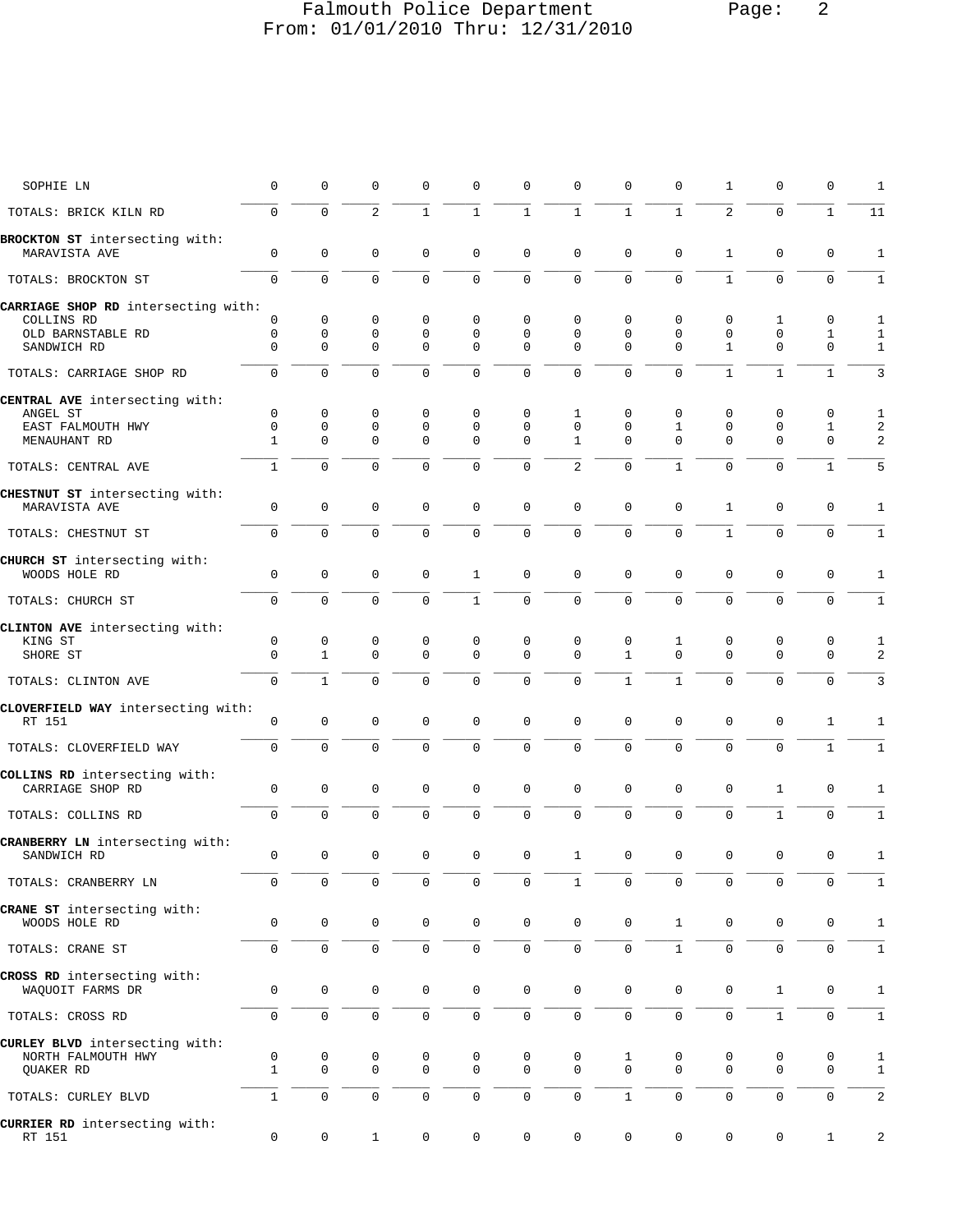## Falmouth Police Department Page: 3 From: 01/01/2010 Thru: 12/31/2010

| TOTALS: CURRIER RD                             | $\Omega$       | 0                   | $\mathbf{1}$ | $\Omega$     | 0              | $\mathbf 0$         | $\mathbf 0$    | $\mathbf 0$  | 0            | $\mathbf 0$    | 0              | 1            | 2            |
|------------------------------------------------|----------------|---------------------|--------------|--------------|----------------|---------------------|----------------|--------------|--------------|----------------|----------------|--------------|--------------|
| DAVIS STRAITS intersecting with:               |                |                     |              |              |                |                     |                |              |              |                |                |              |              |
| DILLINGHAM AVE                                 | 2              | 0                   | 0            | 0            | 0              | 0                   | 1              | 0            | 0            | 0              | 2              | 0            | 5            |
| TEATICKET HWY                                  | $\mathbf 0$    | 0                   | 0            | 0            | 0              | $\mathbf 0$         | $\mathbf 0$    | 1            | 0            | $\mathbf 0$    | $\mathbf 0$    | $\mathbf 0$  | 1            |
|                                                | $\Omega$       |                     |              | $\mathbf{1}$ | $\mathbf{0}$   |                     | $\Omega$       | $\Omega$     | $\Omega$     | $\Omega$       | $\Omega$       | $\mathbf 0$  |              |
| WORCESTER CT                                   |                | $\mathbf 0$         | 0            |              |                | 0                   |                |              |              |                |                |              | $\mathbf{1}$ |
| TOTALS: DAVIS STRAITS                          | $\overline{2}$ | $\mathbf 0$         | 0            | $\mathbf{1}$ | $\overline{0}$ | $\mathbf 0$         | $\mathbf{1}$   | $\mathbf{1}$ | $\mathbf 0$  | $\Omega$       | $\overline{2}$ | $\mathbf 0$  | 7            |
| DAVISVILLE RD intersecting with:               |                |                     |              |              |                |                     |                |              |              |                |                |              |              |
| EAST FALMOUTH HWY                              | 1              | 0                   | 0            | 1            | 1              | 0                   | 0              | 0            | 0            | $\mathbf 0$    | 0              | $\mathbf 0$  | 3            |
| MENAUHANT RD                                   | $\mathbf{1}$   | 0                   | 0            | $\mathbf 0$  | 0              | 0                   | $\mathbf 0$    | 1            | 0            | $\mathbf 0$    | $\mathbf 0$    | 0            | 2            |
| SHAKER LN                                      | $\Omega$       | $\Omega$            | $\Omega$     | $\Omega$     | $\Omega$       | 0                   | $\Omega$       | $\Omega$     | $\Omega$     | $\mathbf 1$    | $\Omega$       | 0            | $\mathbf{1}$ |
|                                                |                |                     |              |              |                |                     |                |              |              |                |                |              |              |
| TOTALS: DAVISVILLE RD                          | $\overline{2}$ | $\mathbf 0$         | 0            | $\mathbf{1}$ | $\mathbf{1}$   | $\mathbf 0$         | $\mathbf 0$    | $\mathbf{1}$ | $\mathbf 0$  | $\mathbf{1}$   | $\Omega$       | $\mathbf 0$  | 6            |
| DEACONS AVE intersecting with:                 |                |                     |              |              |                |                     |                |              |              |                |                |              |              |
| GRAND AVE                                      | 0              | 0                   | 0            | $\mathbf 0$  | 1              | $\mathbf 0$         | $\mathbf 0$    | $\mathbf 0$  | 0            | $\mathbf 0$    | 0              | 0            | 1            |
| TOTALS: DEACONS AVE                            | 0              | $\Omega$            | $\mathbf 0$  | $\mathbf 0$  | $\mathbf{1}$   | $\mathbf 0$         | $\mathbf{0}$   | $\Omega$     | $\Omega$     | $\Omega$       | $\mathbf 0$    | $\mathbf 0$  | $\mathbf{1}$ |
|                                                |                |                     |              |              |                |                     |                |              |              |                |                |              |              |
| DEEP POND RD intersecting with:                |                |                     |              |              |                |                     |                |              |              |                |                |              |              |
| SAM TURNER RD                                  | 1              | $\mathbf 0$         | 0            | $\mathbf 0$  | 0              | $\mathsf 0$         | $\mathbf 0$    | $\mathbf 0$  | 0            | $\mathbf 0$    | $\mathbf{0}$   | $\mathbf 0$  | 1            |
| TOTALS: DEEP POND RD                           | $\mathbf{1}$   | $\mathbf 0$         | 0            | $\mathbf 0$  | 0              | $\mathsf 0$         | $\mathbf 0$    | $\mathbf 0$  | 0            | $\mathbf 0$    | $\mathbf{0}$   | $\mathbf 0$  | $\mathbf{1}$ |
|                                                |                |                     |              |              |                |                     |                |              |              |                |                |              |              |
| DEER POND RD intersecting with:                |                |                     |              |              |                |                     |                |              |              |                |                |              |              |
| BLACKSMITH SHOP RD                             | $\mathbf{1}$   | $\mathbf 0$         | 0            | $\mathbf 0$  | 0              | $\mathsf{O}\xspace$ | $\mathbf 0$    | $\mathbf 0$  | $\mathbf 0$  | $\mathbf 0$    | $\mathbf 0$    | $\mathbf 0$  | 1            |
| TOTALS: DEER POND RD                           | $\mathbf{1}$   | $\Omega$            | 0            | $\Omega$     | $\mathbf 0$    | $\mathbf 0$         | $\overline{0}$ | $\Omega$     | $\Omega$     | $\mathbf 0$    | $\mathbf 0$    | $\Omega$     | $\mathbf{1}$ |
| DILLINGHAM AVE intersecting with:              |                |                     |              |              |                |                     |                |              |              |                |                |              |              |
| DAVIS STRAITS                                  | 2              | 0                   | 0            | 0            | 0              | 0                   | 1              | 0            | 0            | 0              | 2              | 0            | 5            |
| GIFFORD ST                                     | $\Omega$       | 0                   | $\mathbf 0$  | $\Omega$     | 1              | $\mathbf 0$         | $\Omega$       | $\Omega$     | $\Omega$     | $\Omega$       | $\mathbf{1}$   | $\mathbf{1}$ | 3            |
|                                                |                |                     |              |              |                |                     |                |              |              |                |                |              |              |
| TOTALS: DILLINGHAM AVE                         | 2              | $\mathbf 0$         | $\mathbf 0$  | $\mathbf 0$  | $\mathbf{1}$   | $\mathsf 0$         | $\mathbf{1}$   | $\mathbf 0$  | $\mathbf 0$  | $\mathbf 0$    | 3              | $\mathbf{1}$ | 8            |
| EAST FALMOUTH HWY intersecting with:           |                |                     |              |              |                |                     |                |              |              |                |                |              |              |
| ACAPESKET RD                                   | 1              | 0                   | 0            | $\mathbf 0$  | 0              | $\mathbf 0$         | $\mathbf 0$    | 0            | 0            | $\mathbf 0$    | 2              | $\mathbf 0$  | 3            |
| CENTRAL AVE                                    | 0              | 0                   | 0            | 0            | 0              | 0                   | $\mathbf 0$    | 0            | 1            | 0              | 0              | 1            | 2            |
| DAVISVILLE RD                                  | 1              | $\Omega$            | 0            | 1            | 1              | 0                   | $\mathbf 0$    | 0            | 0            | 0              | $\mathbf 0$    | $\mathbf 0$  | 3            |
|                                                | 2              | $\Omega$            | $\Omega$     | $\Omega$     | 0              | 1                   | $\mathbf 0$    |              | 0            |                | $\mathbf 0$    | $\mathbf 0$  |              |
| FRESH POND RD                                  |                |                     |              |              |                |                     |                | 1            |              | 0              |                |              | $\,4$        |
| JOHN PARKER RD                                 | $\Omega$       | $\Omega$            | 0            | 0            | 0              | 1                   | 1              | 0            | 0            | 1              | $\mathbf 0$    | $\mathbf 0$  | 3            |
| LORRAINE RD                                    | $\Omega$       | O                   | $\Omega$     | $\Omega$     | 0              | 0                   | $\Omega$       | 1            | $\Omega$     | $\Omega$       | $\Omega$       | 0            | $1\,$        |
| MEETING HOUSE RD                               | $\Omega$       | $\Omega$            | $\Omega$     | 0            | 0              | $\Omega$            | $\mathbf 0$    | $\Omega$     | $\Omega$     | $\Omega$       | 2              | 0            | $\sqrt{2}$   |
| OLD BARNSTABLE RD                              | $\Omega$       | $\Omega$            | 0            | $\Omega$     | 0              | 0                   | 1              | 0            | $\Omega$     | 0              | 2              | 0            | 3            |
| SEACOAST SHORES BLVD                           | $\Omega$       | $\Omega$            | $\Omega$     | $\Omega$     | 1              | 1                   | $\mathbf 0$    | 0            | $\Omega$     | $\Omega$       | $\Omega$       | 0            | $\sqrt{2}$   |
| SHOREWOOD DR                                   | 0              | 0                   | 0            | 0            | 0              | 0                   | 1              | 0            | 0            | 1              | $\mathbf 0$    | 0            | 2            |
| VIDAL AVE                                      | $\Omega$       | $\Omega$            | 0            | $\Omega$     | 1              | 0                   | $\mathbf 0$    | $\Omega$     | 0            | 0              | $\mathbf 0$    | 0            | 1            |
|                                                |                |                     |              |              |                |                     |                |              |              |                |                |              |              |
| TOTALS: EAST FALMOUTH HWY                      | 4              | $\mathbf 0$         | 0            | $\mathbf{1}$ | 3              | 3                   | 3              | 2            | $\mathbf{1}$ | $\overline{2}$ | 6              | $\mathbf{1}$ | 26           |
| EDGERTON DR intersecting with:                 |                |                     |              |              |                |                     |                |              |              |                |                |              |              |
| NORTH FALMOUTH HWY                             | 0              | $\mathbf 0$         | 0            | 0            | 0              | $\mathbf 0$         | $\mathbf{1}$   | 0            | 0            | 0              | 0              | 0            | 1            |
| TOTALS: EDGERTON DR                            | 0              | $\mathsf{O}$        | $\mathsf 0$  | 0            | 0              | $\mathsf{O}$        | $\mathbf{1}$   | $\mathsf{O}$ | $\mathbf 0$  | 0              | 0              | 0            | $\mathbf{1}$ |
|                                                |                |                     |              |              |                |                     |                |              |              |                |                |              |              |
| FALMOUTH HEIGHTS RD intersecting with:         |                |                     |              |              |                |                     |                |              |              |                |                |              |              |
| ALMA RD                                        | 0              | 0                   | 0            | 0            | 0              | $\mathbf 0$         | 0              | 0            | 0            | 0              | 0              | 1            | 1            |
| ROBBINS RD                                     | 0              | $\mathbf{0}$        | $\mathbf 0$  | $\mathbf{1}$ | 0              | $\mathbf 0$         | $\mathbf{1}$   | $\Omega$     | $\mathbf 0$  | $\mathbf 0$    | $\mathbf 0$    | $\mathbf 0$  | 2            |
| TOTALS: FALMOUTH HEIGHTS RD                    | $\mathbf 0$    | $\mathbf 0$         | $\mathbf 0$  | $\mathbf{1}$ | 0              | $\mathbf 0$         | $\mathbf{1}$   | $\mathbf 0$  | $\mathbf 0$  | $\mathbf 0$    | $\mathbf 0$    | $\mathbf{1}$ | 3            |
|                                                |                |                     |              |              |                |                     |                |              |              |                |                |              |              |
| FALMOUTH WOODS RD intersecting with:<br>RT 151 | 0              | 0                   | $\mathbf{1}$ | 0            | 0              | $\mathbf 0$         | $\mathbf{1}$   | 0            | 0            | 0              | 0              | 0            | 2            |
|                                                |                |                     |              |              |                |                     |                |              |              |                |                |              |              |
| TOTALS: FALMOUTH WOODS RD                      | 0              | $\mathbf 0$         | $\mathbf{1}$ | $\mathbf 0$  | 0              | $\mathbf 0$         | $\mathbf{1}$   | $\mathbf 0$  | 0            | $\mathbf 0$    | $\mathbf 0$    | $\mathbf 0$  | 2            |
| FAY RD intersecting with:                      |                |                     |              |              |                |                     |                |              |              |                |                |              |              |
| NOBSKA RD                                      | 0              | $\mathsf{O}\xspace$ | 0            | 0            | 0              | $\mathbf 0$         | $\mathbf{1}$   | $\mathbf 0$  | 0            | 0              | 0              | 0            | 1            |
|                                                |                |                     |              |              |                |                     |                |              |              |                |                |              |              |
|                                                |                |                     |              |              |                |                     |                |              |              |                |                |              |              |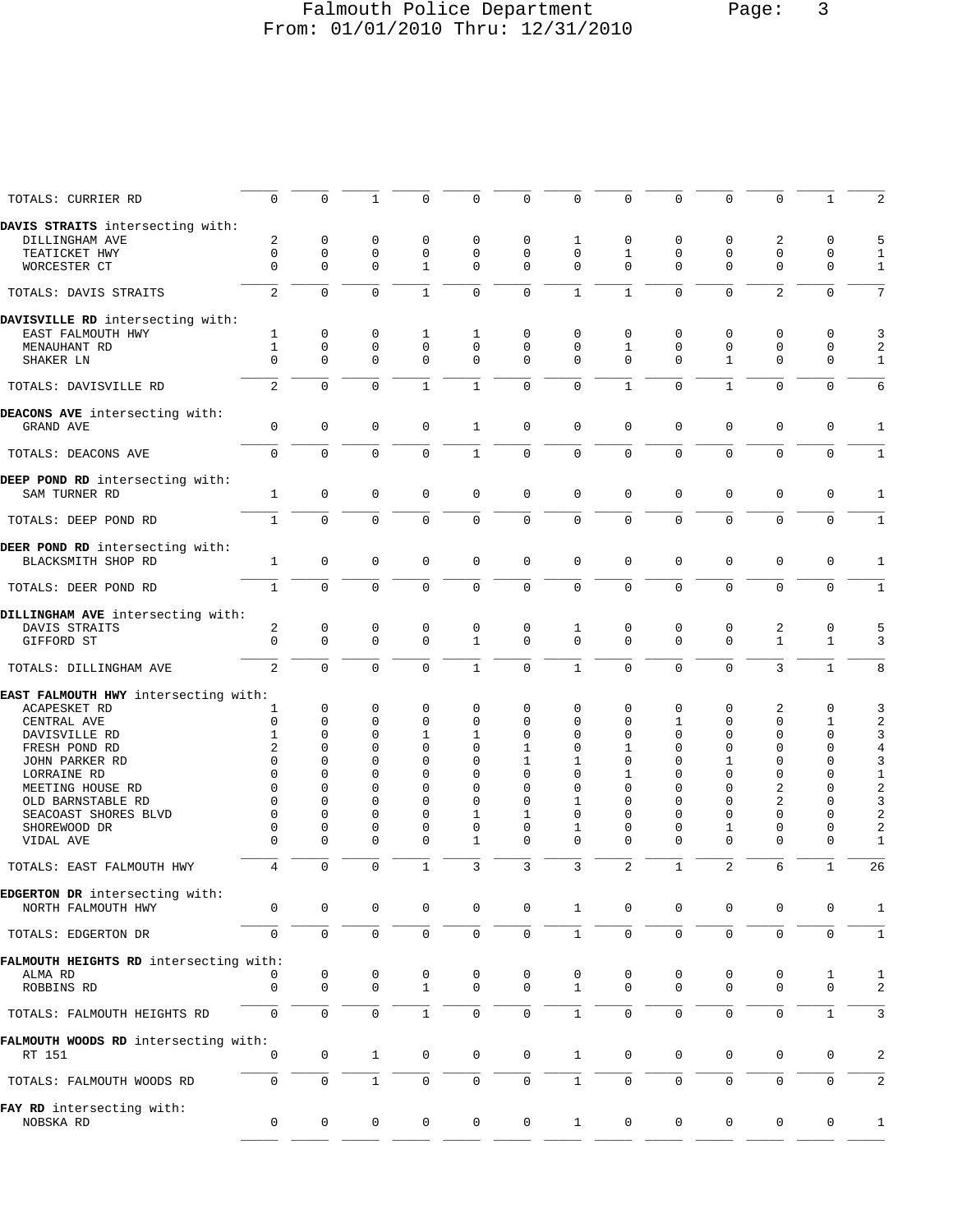#### Falmouth Police Department Page: 4 From: 01/01/2010 Thru: 12/31/2010

| TOTALS: FAY RD                                        | 0                   | 0                   | 0             | 0                   | 0                   | 0                   | 1                   | 0             | 0                   | $\mathbf 0$         | 0                          | 0                 | 1                 |
|-------------------------------------------------------|---------------------|---------------------|---------------|---------------------|---------------------|---------------------|---------------------|---------------|---------------------|---------------------|----------------------------|-------------------|-------------------|
| FRESH POND RD intersecting with:<br>EAST FALMOUTH HWY | 2                   | $\mathbf 0$         | $\mathbf 0$   | 0                   | $\mathbf 0$         | $\mathbf{1}$        | $\mathbf 0$         | $\mathbf{1}$  | $\mathbf 0$         | $\mathbf 0$         | 0                          | 0                 | 4                 |
| TOTALS: FRESH POND RD                                 | 2                   | $\mathbf 0$         | $\mathbf 0$   | 0                   | $\mathbf 0$         | $\mathbf{1}$        | $\mathbf 0$         | $\mathbf{1}$  | $\Omega$            | $\mathbf 0$         | $\Omega$                   | $\mathbf 0$       | 4                 |
| GIFFORD ST intersecting with:                         |                     |                     |               |                     |                     |                     |                     |               |                     |                     |                            |                   |                   |
| BRICK KILN RD                                         | 0                   | 0                   | 1             | 0                   | $\mathbf 0$         | 0                   | $\mathbf 0$         | 0             | 0                   | $\mathbf 0$         | $\mathbf 0$                | 0                 | 1                 |
| DILLINGHAM AVE                                        | $\mathbf 0$         | 0                   | $\mathbf 0$   | 0                   | 1                   | $\mathbf 0$         | $\mathbf 0$         | 0             | 0                   | 0                   | $\mathbf{1}$               | 1                 | 3                 |
|                                                       |                     |                     |               |                     |                     |                     |                     |               |                     |                     |                            |                   |                   |
| JONES RD                                              | $\Omega$            | 0                   | 0             | 0                   | $\mathbf 0$         | 2                   | $\mathbf 0$         | 0             | 0                   | $\mathbf 0$         | 1                          | 0                 | $\mathbf{3}$      |
| KATHARINE LEE BATES                                   | 0                   | 0                   | $\mathbf 0$   | 0                   | $\mathbf 0$         | 1                   | 1                   | 0             | $\mathbf 0$         | $\mathbf 0$         | $\Omega$                   | 0                 | $\sqrt{2}$        |
| LT HAUSER LN                                          | 0                   | 0                   | 0             | 1                   | $\Omega$            | 0                   | $\Omega$            | $\Omega$      | 0                   | $\mathbf 0$         | $\Omega$                   | 0                 | $\mathbf{1}$      |
|                                                       | $\Omega$            |                     |               |                     |                     |                     | $\Omega$            |               |                     |                     |                            |                   |                   |
| MAIN ST<br>WOODVIEW DR                                | $\Omega$            | 0<br>0              | 0<br>$\Omega$ | 0<br>$\Omega$       | 0<br>$\Omega$       | 0<br>$\Omega$       | $\Omega$            | 0<br>$\Omega$ | 0<br>$\Omega$       | 2<br>$\Omega$       | $\mathbf 0$<br>$\mathbf 0$ | 1<br>$\mathbf{1}$ | 3<br>$\mathbf{1}$ |
| TOTALS: GIFFORD ST                                    | $\mathbf 0$         | $\mathbf 0$         | $\mathbf{1}$  | 1                   | $\mathbf{1}$        | 3                   | $\mathbf{1}$        | $\Omega$      | $\mathbf 0$         | 2                   | 2                          | 3                 | 14                |
| GRAND AVE intersecting with:                          |                     |                     |               |                     |                     |                     |                     |               |                     |                     |                            |                   |                   |
| DEACONS AVE                                           | $\mathbf 0$         | $\mathbf 0$         | $\mathbf 0$   | 0                   | 1                   | $\mathbf 0$         | $\mathbf 0$         | $\mathbf 0$   | $\mathbf 0$         | $\mathbf 0$         | $\mathbf 0$                | 0                 | 1                 |
| TOTALS: GRAND AVE                                     | $\mathbf 0$         | $\Omega$            | $\Omega$      | 0                   | $\mathbf{1}$        | $\mathbf 0$         | $\mathbf 0$         | $\mathbf 0$   | $\mathbf 0$         | $\Omega$            | $\mathbf 0$                | $\mathbf 0$       | $\mathbf{1}$      |
| HATCHVILLE RD intersecting with:                      |                     |                     |               |                     |                     |                     |                     |               |                     |                     |                            |                   |                   |
| BOXBERRY HILL RD                                      | 0                   | 0                   | 0             | 0                   | $\mathbf 0$         | 0                   | 0                   | 1             | 0                   | 0                   | 0                          | 0                 | 1                 |
| SAM TURNER RD                                         | 0                   | 0                   | $\Omega$      | 0                   | $\mathbf 0$         | $\mathbf 0$         | $\mathbf{1}$        | $\Omega$      | $\Omega$            | $\mathbf 0$         | $\mathbf 0$                | $\mathbf 0$       | $\mathbf{1}$      |
| TOTALS: HATCHVILLE RD                                 | $\mathbf 0$         | $\mathbf 0$         | $\mathbf 0$   | 0                   | $\mathbf 0$         | $\mathbf 0$         | $\mathbf{1}$        | $\mathbf{1}$  | $\mathbf 0$         | $\mathbf 0$         | $\mathbf 0$                | $\mathbf 0$       | 2                 |
| HAYWAY RD intersecting with:                          |                     |                     |               |                     |                     |                     |                     |               |                     |                     |                            |                   |                   |
| OLD BARNSTABLE RD                                     | $\mathbf 0$         | $\mathbf{1}$        | $\mathbf 0$   | 0                   | $\mathsf 0$         | $\mathbf 0$         | $\mathbf 0$         | $\mathbf{1}$  | $\mathbf 0$         | $\mathbf 0$         | $\mathbf 0$                | $\mathbf 0$       | 2                 |
| TOTALS: HAYWAY RD                                     | $\mathbf 0$         | $\mathbf{1}$        | 0             | 0                   | $\mathbf 0$         | $\mathbf 0$         | $\mathbf 0$         | $\mathbf{1}$  | $\mathbf 0$         | $\mathbf 0$         | $\mathbf 0$                | $\mathbf 0$       | $\sqrt{2}$        |
| HOMESTEAD LN intersecting with:                       |                     |                     |               |                     |                     |                     |                     |               |                     |                     |                            |                   |                   |
| BRICK KILN RD                                         | 0                   | 0                   | 0             | 0                   | $\mathbf 0$         | $\mathbf 0$         | 0                   | 0             | 0                   | 0                   | 0                          | 1                 | 1                 |
| TEATICKET HWY                                         | $\mathbf 0$         | 0                   | $\mathbf 0$   | 0                   | $\mathbf 0$         | $\mathbf{1}$        | $\Omega$            | $\Omega$      | $\Omega$            | $\Omega$            | $\mathbf 0$                | $\mathbf 0$       | $\mathbf{1}$      |
|                                                       |                     |                     |               |                     |                     |                     |                     |               |                     |                     |                            |                   |                   |
| TOTALS: HOMESTEAD LN                                  | $\mathbf 0$         | $\mathbf{0}$        | $\mathbf 0$   | 0                   | $\mathbf 0$         | $\mathbf{1}$        | $\mathbf 0$         | $\Omega$      | $\mathbf 0$         | $\mathbf 0$         | $\mathbf 0$                | $\mathbf{1}$      | 2                 |
| JERICHO PATH intersecting with:                       |                     |                     |               |                     |                     |                     |                     |               |                     |                     |                            |                   |                   |
| WORCESTER CT                                          | $\mathbf 0$         | $\mathbf 0$         | 0             | 0                   | $\mathbf 0$         | $\mathbf 0$         | $\mathbf 0$         | 0             | $\mathbf 1$         | $\mathbf 0$         | $\mathbf 0$                | 0                 | 1                 |
| TOTALS: JERICHO PATH                                  | 0                   | $\mathbf 0$         | 0             | 0                   | $\mathbf 0$         | $\mathbf 0$         | $\mathbf 0$         | 0             | $\mathbf{1}$        | $\mathbf 0$         | $\mathbf 0$                | $\mathbf 0$       | $\mathbf{1}$      |
| JOHN PARKER RD intersecting with:                     |                     |                     |               |                     |                     |                     |                     |               |                     |                     |                            |                   |                   |
| EAST FALMOUTH HWY                                     | $\mathsf{O}\xspace$ | $\mathsf 0$         | $\mathbf 0$   | $\mathsf 0$         | $\mathsf 0$         | $\mathbf{1}$        | $\mathbf{1}$        | $\mathbf 0$   | $\mathbf 0$         | $\mathbf{1}$        | $\mathbf 0$                | $\mathbf 0$       | 3                 |
| TOTALS: JOHN PARKER RD                                | $\mathbf 0$         | $\mathbf 0$         | $\mathbf 0$   | 0                   | $\mathbf 0$         | $\mathbf{1}$        | $\mathbf{1}$        | $\mathbf 0$   | $\mathbf 0$         | $\mathbf{1}$        | $\mathbf 0$                | $\mathbf 0$       | 3                 |
| JONES RD intersecting with:                           |                     |                     |               |                     |                     |                     |                     |               |                     |                     |                            |                   |                   |
|                                                       | 0                   | $\mathsf{O}\xspace$ | 0             |                     |                     |                     | $\mathbf 0$         | $\mathbf 0$   | 0                   | 0                   | 1                          |                   |                   |
| GIFFORD ST                                            |                     |                     |               | 0                   | 0                   | 2                   |                     |               |                     |                     |                            | $\cup$            | 3                 |
| NURSERY RD                                            | 0                   | 0                   | 0             | 0                   | 0                   | 0                   | 1                   | 0             | 0                   | 0                   | 0                          | 0                 | $\mathbf{1}$      |
| PALMER AVE                                            | 0                   | 0                   | $\mathbf 0$   | $\mathsf 0$         | 0                   | $\mathbf 1$         | $\mathsf 0$         | $\mathbf 0$   | $\mathbf 0$         | 0                   | 0                          | $\mathbf 0$       | $\mathbf{1}$      |
| TEATICKET HWY                                         | $\mathbf 0$         | 0                   | $\mathbf 0$   | $\mathsf 0$         | $\mathbf 0$         | $\mathbf 0$         | $\mathbf{1}$        | $\mathbf 0$   | $\mathbf 0$         | $\mathbf 0$         | $\mathbf 0$                | $\mathbf 0$       | $\mathbf{1}$      |
| TOTALS: JONES RD                                      | $\mathbf 0$         | $\mathbf 0$         | $\mathbf 0$   | 0                   | $\mathsf{O}\xspace$ | $\overline{3}$      | 2                   | $\mathbf{0}$  | $\mathbf 0$         | $\mathsf{O}\xspace$ | $\mathbf{1}$               | $\mathbf 0$       | 6                 |
| KATHARINE LEE BATES intersecting with:                |                     |                     |               |                     |                     |                     |                     |               |                     |                     |                            |                   |                   |
| GIFFORD ST                                            | 0                   | 0                   | 0             | 0                   | 0                   | 1                   | 1                   | 0             | 0                   | 0                   | 0                          | 0                 | 2                 |
| PALMER AVE                                            | 0                   | $\mathbf 0$         | $\mathbf 0$   | $\mathbf 0$         | $\mathbf 0$         | $\mathbf 0$         | $\mathbf 0$         | $\mathbf{1}$  | $\mathbf 0$         | $\mathbf 0$         | $\mathbf 0$                | $\mathbf 0$       | 1                 |
| TOTALS: KATHARINE LEE BATES                           | $\mathbf 0$         | $\mathbf 0$         | $\mathbf 0$   | 0                   | $\mathbf 0$         | $\mathbf{1}$        | $\mathbf{1}$        | $\mathbf{1}$  | $\mathsf{O}\xspace$ | $\mathbf 0$         | $\mathbf 0$                | 0                 | 3                 |
| KERRYWOOD DR intersecting with:                       |                     |                     |               |                     |                     |                     |                     |               |                     |                     |                            |                   |                   |
| BRICK KILN RD                                         | 0                   | $\mathbb O$         | $\mathbf 0$   | $\mathsf{O}$        | $\mathbf 0$         | $\mathbf 0$         | $\mathsf 0$         | $\mathbf{1}$  | $\mathbf 0$         | 0                   | $\mathbf 0$                | 0                 | $\mathbf{1}$      |
| TOTALS: KERRYWOOD DR                                  | 0                   | $\mathsf 0$         | $\mathsf 0$   | $\mathsf{O}\xspace$ | $\mathsf 0$         | $\mathsf{O}\xspace$ | $\mathsf{O}\xspace$ | $\mathbf{1}$  | $\mathsf{O}\xspace$ | $\mathsf{O}\xspace$ | $\mathsf 0$                | $\mathsf{O}$      | $\mathbf{1}$      |
| KING ST intersecting with:                            |                     |                     |               |                     |                     |                     |                     |               |                     |                     |                            |                   |                   |
| CLINTON AVE                                           | 0                   | $\mathbf 0$         | 0             | 0                   | 0                   | 0                   | 0                   | 0             | 1                   | 0                   | 0                          | 0                 | 1                 |
| TRIUMPH ST                                            | 0                   | $\mathbf 0$         | 0             | 0                   | $\mathbf 0$         | $\mathsf{O}\xspace$ | $\mathbf{1}$        | $\mathbf 0$   | $\mathsf{O}\xspace$ | $\mathbf 0$         | $\mathsf{O}$               | 0                 | $\mathbf{1}$      |
|                                                       |                     |                     |               |                     |                     |                     |                     |               |                     |                     |                            |                   |                   |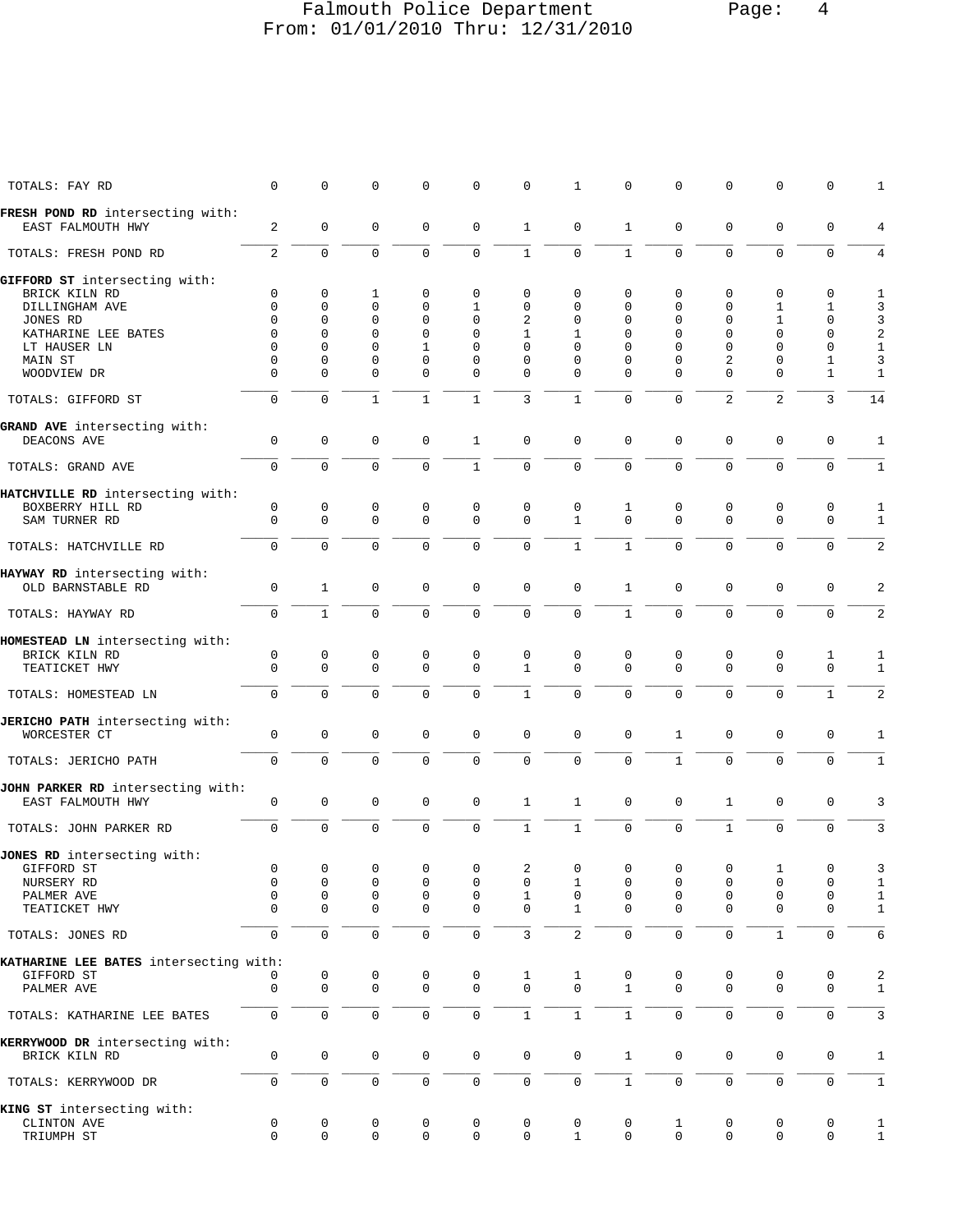## Falmouth Police Department Page: 5 From: 01/01/2010 Thru: 12/31/2010

\_\_\_\_\_ \_\_\_\_\_ \_\_\_\_\_ \_\_\_\_\_ \_\_\_\_\_ \_\_\_\_\_ \_\_\_\_\_ \_\_\_\_\_ \_\_\_\_\_ \_\_\_\_\_ \_\_\_\_\_ \_\_\_\_\_ \_\_\_\_\_

| TOTALS: KING ST                                       | 0                | 0                   | 0                 | 0                | 0                 | 0                       | $\mathbf{1}$  | $\mathsf 0$   | $\mathbf 1$         | 0                | 0                | 0                | 2            |
|-------------------------------------------------------|------------------|---------------------|-------------------|------------------|-------------------|-------------------------|---------------|---------------|---------------------|------------------|------------------|------------------|--------------|
| LAKEVIEW AVE intersecting with:                       |                  |                     |                   |                  |                   |                         |               |               |                     |                  |                  |                  |              |
| PALMER AVE                                            | 0                | $\mathbf 0$         | $\mathbf 0$       | $\mathbf 0$      | 0                 | $\mathbf{1}$            | $\mathbf 0$   | $\mathbf{0}$  | $\mathbf 0$         | $\mathbf 0$      | $\mathbf 0$      | 0                | $\mathbf{1}$ |
| TOTALS: LAKEVIEW AVE                                  | $\Omega$         | $\Omega$            | $\Omega$          | $\Omega$         | $\Omega$          | $\mathbf{1}$            | $\mathsf{O}$  | $\mathbf 0$   | $\Omega$            | $\Omega$         | $\Omega$         | $\mathbf 0$      | $\mathbf{1}$ |
| LOCUST ST intersecting with:                          |                  |                     |                   |                  |                   |                         |               |               |                     |                  |                  |                  |              |
| SIDERS POND RD                                        | $\mathbf 0$      | $\mathbf 0$         | $\Omega$          | $\mathbf 0$      | 0                 | $\mathbf 0$             | $\mathbf 0$   | $\mathbf 0$   | $\mathbf{1}$        | $\mathbf 0$      | $\mathbf 0$      | 0                | $\mathbf{1}$ |
| TOTALS: LOCUST ST                                     | $\mathbf 0$      | $\Omega$            | $\Omega$          | $\mathbf 0$      | $\mathbf 0$       | $\mathbf{0}$            | $\mathsf{O}$  | $\mathbf 0$   | $\mathbf{1}$        | $\Omega$         | $\Omega$         | $\mathbf 0$      | $\mathbf{1}$ |
| LOCUSTFIELD RD intersecting with:                     |                  |                     |                   |                  |                   |                         |               |               |                     |                  |                  |                  |              |
| BLACKSMITH SHOP RD<br>BRICK KILN RD                   | 0<br>$\mathbf 0$ | 0<br>$\mathbf 0$    | 0<br>$\mathbf{1}$ | 0<br>$\mathbf 0$ | 0<br>$\mathbf{1}$ | $\mathbf 0$<br>$\Omega$ | 0<br>$\Omega$ | 0<br>$\Omega$ | 0<br>$\mathbf 0$    | 0<br>$\mathbf 0$ | 1<br>$\mathbf 0$ | 0<br>$\mathbf 0$ | 1<br>2       |
| TOTALS: LOCUSTFIELD RD                                | $\Omega$         | $\Omega$            | $\mathbf{1}$      | $\Omega$         | $\mathbf{1}$      | $\Omega$                | $\Omega$      | $\Omega$      | $\Omega$            | $\Omega$         | $\mathbf{1}$     | $\Omega$         | 3            |
|                                                       |                  |                     |                   |                  |                   |                         |               |               |                     |                  |                  |                  |              |
| LODENGREEN DR intersecting with:<br>OLD BARNSTABLE RD | $\mathbf{1}$     | $\mathbf 0$         | $\mathbf 0$       | $\mathbf 0$      | $\mathbf 0$       | $\mathbf 0$             | $\mathbf 0$   | $\mathsf 0$   | 0                   | $\mathbf 0$      | $\mathbf 0$      | 0                | $\mathbf{1}$ |
| TOTALS: LODENGREEN DR                                 | $\mathbf{1}$     | $\mathbf 0$         | $\mathbf 0$       | $\mathsf{O}$     | $\mathbf 0$       | $\mathbf 0$             | $\mathsf{O}$  | $\mathbf 0$   | $\mathbf 0$         | $\mathbf 0$      | $\mathbf 0$      | $\mathbf 0$      | $\mathbf{1}$ |
| LORRAINE RD intersecting with:                        |                  |                     |                   |                  |                   |                         |               |               |                     |                  |                  |                  |              |
| EAST FALMOUTH HWY                                     | $\mathbf{0}$     | $\mathbf 0$         | $\mathbf 0$       | $\mathbf 0$      | 0                 | $\mathbf 0$             | $\mathbf 0$   | $\mathbf{1}$  | $\mathbf 0$         | $\mathbf 0$      | $\mathbf 0$      | 0                | 1            |
| TOTALS: LORRAINE RD                                   | $\mathbf 0$      | $\mathbf 0$         | $\Omega$          | $\mathbf 0$      | $\mathbf 0$       | $\mathbf{0}$            | $\mathbf 0$   | $\mathbf{1}$  | $\mathbf 0$         | $\mathbf 0$      | $\Omega$         | $\mathbf 0$      | $\mathbf{1}$ |
| LT HAUSER LN intersecting with:<br>GIFFORD ST         | $\mathbf{0}$     | $\mathbf 0$         | $\mathbf 0$       | 1                | 0                 | $\mathbf{0}$            | $\mathbf 0$   | $\mathbf 0$   | $\mathbf 0$         | $\mathbf 0$      | $\mathbf 0$      | 0                | 1            |
| TOTALS: LT HAUSER LN                                  | $\mathbf 0$      | $\Omega$            | $\Omega$          | $\mathbf{1}$     | $\mathbf 0$       | $\Omega$                | $\Omega$      | $\Omega$      | $\Omega$            | $\Omega$         | $\Omega$         | $\mathbf 0$      | $\mathbf{1}$ |
| LUSCOMBE AVE intersecting with:                       |                  |                     |                   |                  |                   |                         |               |               |                     |                  |                  |                  |              |
| WATER ST                                              | $\mathbf 0$      | 0                   | $\mathbf 0$       | $\mathbf 0$      | 0                 | $\mathbf{0}$            | $\mathbf{1}$  | $\mathbf{0}$  | $\mathbf 0$         | $\mathbf 0$      | $\mathbf{0}$     | 0                | $\mathbf 1$  |
| TOTALS: LUSCOMBE AVE                                  | $\mathbf 0$      | $\mathbf{0}$        | $\Omega$          | $\mathbf 0$      | $\mathbf 0$       | $\mathbf 0$             | $\mathbf{1}$  | $\mathbf 0$   | $\mathbf 0$         | $\mathbf 0$      | $\mathbf 0$      | $\mathbf 0$      | $1\,$        |
| MAIN ST intersecting with:                            |                  |                     |                   |                  |                   |                         |               |               |                     |                  |                  |                  |              |
| GIFFORD ST                                            | $\mathbf 0$      | $\mathbf 0$         | 0                 | $\mathbf 0$      | 0                 | $\mathbf 0$             | $\mathbf 0$   | 0             | 0                   | 2                | 0                | 1                | 3            |
| NYE RD                                                | $\Omega$         | $\Omega$            | $\Omega$          | $\Omega$         | $\Omega$          | $\Omega$                | $\Omega$      | $\Omega$      | $\Omega$            | $\mathbf{1}$     | $\mathbf 0$      | 0                | $\mathbf{1}$ |
| PALMER AVE                                            | $\mathbf 0$      | 0                   | $\mathbf 0$       | $\mathbf 0$      | $\Omega$          | $\Omega$                | $\Omega$      | $\Omega$      | $\mathbf 0$         | $\mathbf 0$      | $\mathbf 0$      | $\mathbf 1$      | $\mathbf{1}$ |
| <b>SCRANTON AVE</b>                                   | $\Omega$         | 0                   | $\mathbf 0$       | $\mathbf 0$      | $\Omega$          | $\mathbf 1$             | 1             | $\mathbf{1}$  | $\Omega$            | $\Omega$         | $\mathbf{0}$     | $\mathbf 0$      | 3            |
| TOTALS: MAIN ST                                       | $\mathbf 0$      | $\mathbf{0}$        | $\Omega$          | $\Omega$         | 0                 | $\mathbf{1}$            | $\mathbf{1}$  | $\mathbf{1}$  | $\mathbf 0$         | 3                | $\mathbf 0$      | 2                | 8            |
| MARAVISTA AVE intersecting with:                      |                  |                     |                   |                  |                   |                         |               |               |                     |                  |                  |                  |              |
| BROCKTON ST                                           | $\mathsf 0$      | 0                   | 0                 | 0                | 0                 | 0                       | 0             | 0             | 0                   | 1                | $\mathbf 0$      | 0                | 1            |
| CHESTNUT ST                                           | $\mathbf 0$      | $\mathbf 0$         | $\mathbf 0$       | $\mathbf 0$      | $\Omega$          | $\Omega$                | $\Omega$      | $\mathbf 0$   | $\mathbf 0$         | $\mathbf{1}$     | $\mathbf 0$      | $\mathbf 0$      | $1\,$        |
| MARAVISTA AVE EXT                                     | $\mathsf 0$      | 0                   | $\mathbf 0$       | $\mathbf 0$      | 0                 | $\mathbf 0$             | $\mathbf{0}$  | $\mathbf{0}$  | $\mathbf 0$         | $\mathsf 0$      | $\mathbf{1}$     | 0                | $\mathbf{1}$ |
| TEATICKET HWY                                         | $\mathbf{1}$     | $\Omega$            | $\Omega$          | $\Omega$         | $\Omega$          | $\Omega$                | $\Omega$      | $\Omega$      | $\Omega$            | $\Omega$         | $\Omega$         | $\mathbf 0$      | $\mathbf{1}$ |
| TOTALS: MARAVISTA AVE                                 | $\perp$          | U                   | $\cup$            | ()               | 0                 | $\cup$                  |               | ()            | <b>U</b>            | 2                |                  | $\cup$           | 4            |
| MARAVISTA AVE EXT intersecting with:                  |                  |                     |                   |                  |                   |                         |               |               |                     |                  |                  |                  |              |
| MARAVISTA AVE                                         | 0                | 0                   | 0                 | 0                | 0                 | 0                       | 0             | 0             | 0                   | 0                | 1                | 0                | 1            |
| TEATICKET HWY                                         | 1                | $\mathbf 0$         | 0                 | 0                | 0                 | $\mathbf 0$             | $\mathbf 0$   | $\mathsf 0$   | 0                   | 0                | $\mathbf 0$      | 0                | $\mathbf{1}$ |
| TOTALS: MARAVISTA AVE EXT                             | $\mathbf{1}$     | $\mathsf 0$         | $\mathbf 0$       | 0                | 0                 | $\mathbf 0$             | 0             | $\mathbf 0$   | $\mathsf{O}\xspace$ | $\mathsf 0$      | $\mathbf{1}$     | 0                | $\sqrt{2}$   |
| MCCALLUM DR intersecting with:                        |                  |                     |                   |                  |                   |                         |               |               |                     |                  |                  |                  |              |
| SIPPEWISSETT RD                                       | 0                | $\mathbf 0$         | 0                 | 0                | $\mathsf{O}$      | $\mathbf 0$             | $\mathbf{1}$  | $\mathbf 0$   | $\mathsf{O}$        | $\mathbf 0$      | $\mathbf 0$      | 0                | $1\,$        |
| TOTALS: MCCALLUM DR                                   | $\mathbf 0$      | $\mathsf 0$         | 0                 | 0                | $\mathbf 0$       | $\mathsf 0$             | $\mathbf{1}$  | $\mathsf{O}$  | $\mathsf{O}$        | $\mathsf 0$      | $\mathbf 0$      | 0                | $\mathbf{1}$ |
| MEETING HOUSE RD intersecting with:                   |                  |                     |                   |                  |                   |                         |               |               |                     |                  |                  |                  |              |
| EAST FALMOUTH HWY                                     | $\mathbf 0$      | $\mathbf 0$         | 0                 | 0                | $\mathbf 0$       | $\mathbf 0$             | $\mathbf 0$   | $\mathbf 0$   | $\mathbf 0$         | $\mathbf 0$      | $\overline{a}$   | 0                | $\sqrt{2}$   |
| TOTALS: MEETING HOUSE RD                              | $\mathbf 0$      | $\mathsf{O}\xspace$ | 0                 | 0                | $\mathbf 0$       | $\mathbf 0$             | 0             | $\mathsf{O}$  | $\mathsf{O}$        | 0                | 2                | 0                | 2            |
| MENAUHANT RD intersecting with:                       |                  |                     |                   |                  |                   |                         |               |               |                     |                  |                  |                  |              |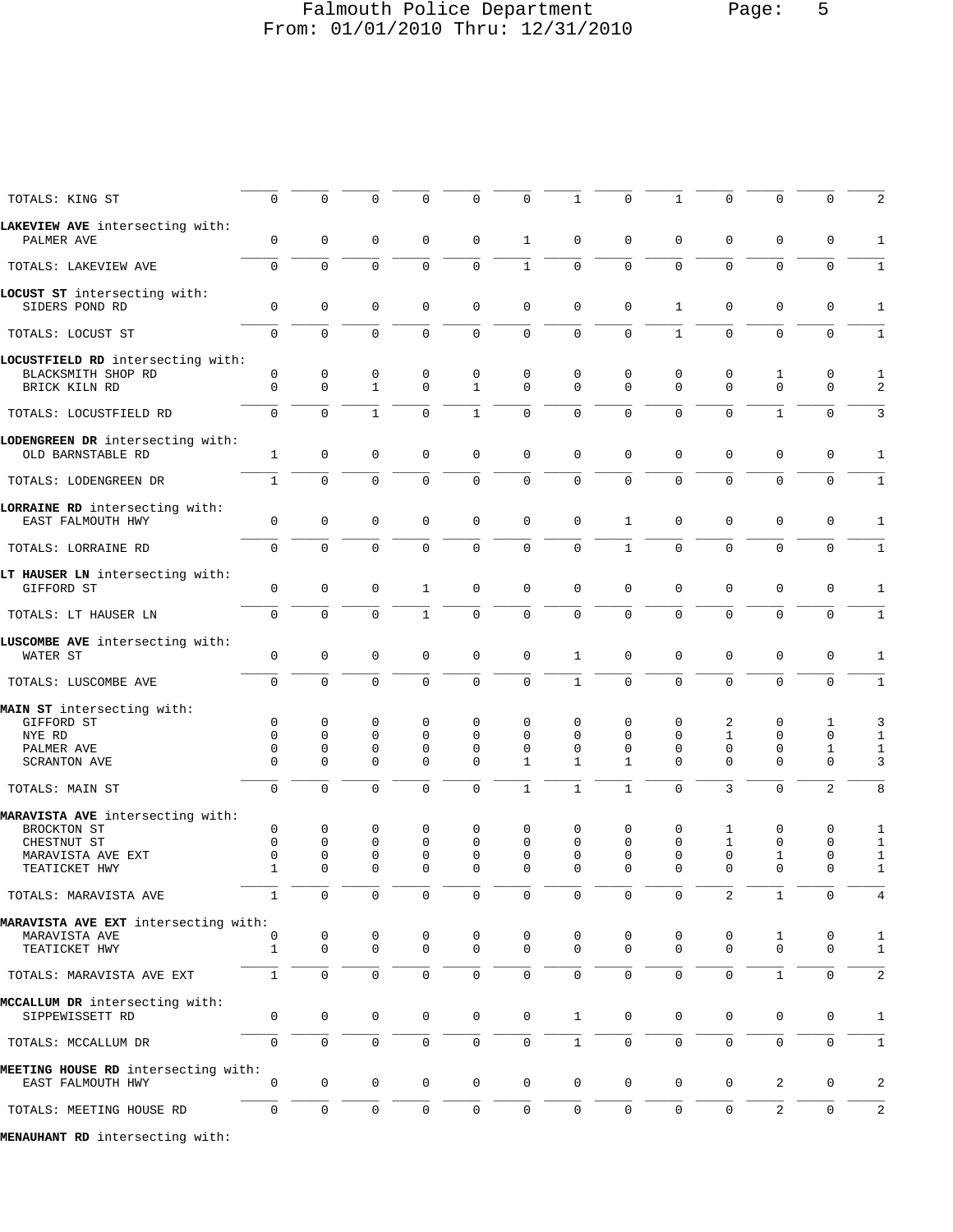## Falmouth Police Department Page: 6 From: 01/01/2010 Thru: 12/31/2010

| ACAPESKET RD                                    | 0                 | 0                | 0                       | 0                       | 0                          | 0                   | 0                        | 1                 | 0                       | 0                        | 0                          | 0                   | 1                            |
|-------------------------------------------------|-------------------|------------------|-------------------------|-------------------------|----------------------------|---------------------|--------------------------|-------------------|-------------------------|--------------------------|----------------------------|---------------------|------------------------------|
| CENTRAL AVE<br>DAVISVILLE RD                    | $\mathbf{1}$<br>1 | $\mathsf 0$<br>0 | $\mathbf 0$<br>$\Omega$ | $\mathbf 0$<br>$\Omega$ | $\mathbf 0$<br>$\mathbf 0$ | 0<br>0              | $\mathbf{1}$<br>$\Omega$ | 0<br>$\mathbf{1}$ | $\mathsf 0$<br>$\Omega$ | $\mathbf{0}$<br>$\Omega$ | $\mathbf 0$<br>$\mathbf 0$ | 0<br>$\mathbf 0$    | 2<br>$\overline{a}$          |
| TOTALS: MENAUHANT RD                            | 2                 | $\mathbf 0$      | $\mathbf 0$             | $\mathbf 0$             | $\mathbf 0$                | $\mathbf 0$         | $\mathbf{1}$             | $\overline{2}$    | $\mathbf 0$             | $\mathbf{0}$             | $\mathbf 0$                | $\mathbf 0$         | 5                            |
| MEREDITH DR intersecting with:                  |                   |                  |                         |                         |                            |                     |                          |                   |                         |                          |                            |                     |                              |
| TANGLEWOOD DR                                   | $\mathbf 1$       | $\mathsf 0$      | $\mathbf 0$             | $\mathbf 0$             | $\mathbf 0$                | $\mathbf 0$         | $\mathbf 0$              | 0                 | $\mathsf 0$             | $\mathbf{0}$             | $\mathbf 0$                | $\mathbf 0$         | 1                            |
| TOTALS: MEREDITH DR                             | $\mathbf{1}$      | $\mathbf 0$      | $\Omega$                | $\mathbf 0$             | $\mathbf 0$                | $\mathbf 0$         | $\Omega$                 | $\Omega$          | $\Omega$                | $\Omega$                 | $\mathbf 0$                | $\mathbf 0$         | $\mathbf{1}$                 |
| METOXIT RD intersecting with:<br>WAQUOIT HWY    | 0                 | $\mathbf 0$      | $\mathbf 0$             | $\mathbf 0$             | $\mathbf{1}$               | 0                   | $\mathbf 0$              | 0                 | 0                       | $\mathbf 0$              | $\mathbf 0$                | $\mathbf 0$         | $\mathbf{1}$                 |
| TOTALS: METOXIT RD                              | $\overline{0}$    | $\mathbf 0$      | $\mathbf 0$             | $\mathbf 0$             | $\mathbf{1}$               | $\mathsf{O}\xspace$ | $\mathbf 0$              | $\overline{0}$    | $\mathbf 0$             | $\mathbf{0}$             | $\mathbf 0$                | $\mathbf 0$         | 1                            |
| MINOT ST intersecting with:                     |                   |                  |                         |                         |                            |                     |                          |                   |                         |                          |                            |                     |                              |
| NURSERY RD<br>PALMER AVE                        | 0<br>$\Omega$     | 0<br>$\Omega$    | 0<br>$\mathbf 0$        | 0<br>$\Omega$           | 0<br>$\mathbf 0$           | 0<br>$\Omega$       | 0<br>$\Omega$            | 1<br>$\mathbf{1}$ | 0<br>$\mathbf 0$        | 0<br>$\Omega$            | 0<br>$\mathbf 0$           | 0<br>$\mathsf 0$    | $\mathbf{1}$<br>$\mathbf{1}$ |
| TOTALS: MINOT ST                                | $\mathbf 0$       | $\mathbf 0$      | $\mathbf 0$             | $\Omega$                | $\mathbf 0$                | $\mathbf 0$         | $\Omega$                 | $\overline{2}$    | $\mathbf 0$             | $\mathbf{0}$             | $\mathbf 0$                | $\mathbf 0$         | $\overline{a}$               |
|                                                 |                   |                  |                         |                         |                            |                     |                          |                   |                         |                          |                            |                     |                              |
| NOBSKA RD intersecting with:<br>FAY RD          | $\mathbf 0$       | $\mathsf 0$      | $\mathbf 0$             | $\mathbf 0$             | $\mathbf 0$                | $\mathsf 0$         | $\mathbf{1}$             | 0                 | $\mathbf 0$             | $\mathbf{0}$             | $\mathsf 0$                | $\mathbf 0$         | $\mathbf{1}$                 |
| TOTALS: NOBSKA RD                               | 0                 | $\mathbf 0$      | $\mathbf 0$             | $\mathbf 0$             | $\mathbf 0$                | $\mathsf 0$         | $\mathbf{1}$             | $\overline{0}$    | $\mathbf 0$             | $\mathbf 0$              | $\mathbf 0$                | $\mathsf 0$         | 1                            |
| NORRIS PATH intersecting with:<br>TEATICKET HWY | 0                 | $\mathbf 0$      | $\mathbf 0$             | $\mathbf 0$             | $\mathbf 0$                | $\mathbf{1}$        | $\mathbf 0$              | 0                 | 0                       | $\mathbf 0$              | $\mathbf 0$                | $\mathbf 0$         | 1                            |
| TOTALS: NORRIS PATH                             | $\Omega$          | $\mathbf 0$      | $\Omega$                | $\Omega$                | $\mathbf 0$                | $\mathbf{1}$        | $\Omega$                 | $\Omega$          | $\Omega$                | $\Omega$                 | $\mathbf 0$                | $\mathbf 0$         | $\mathbf{1}$                 |
| NORTH FALMOUTH HWY intersecting with:           |                   |                  |                         |                         |                            |                     |                          |                   |                         |                          |                            |                     |                              |
| <b>CURLEY BLVD</b>                              | 0                 | $\mathbf 0$      | 0                       | 0                       | 0                          | 0                   | 0                        | 1                 | 0                       | $\mathbf 0$              | 0                          | $\mathbf 0$         | $\mathbf{1}$                 |
| EDGERTON DR                                     | $\mathsf 0$       | $\mathbf 0$      | $\mathbf 0$             | $\mathbf 0$             | $\mathbf 0$                | $\mathbf 0$         | $\mathbf{1}$             | $\mathbf 0$       | 0                       | $\mathbf 0$              | $\mathbf 0$                | $\mathbf 0$         | $\mathbf{1}$                 |
| RT 151                                          | $\mathbf 0$       | $\mathbf 0$      | $\mathbf 0$             | $\mathbf 0$             | $\mathbf 0$                | $\mathbf{1}$        | 2                        | 0                 | $\mathbf 0$             | $\mathbf 0$              | $\mathbf 0$                | $\mathbf 0$         | 3                            |
| TOTALS: NORTH FALMOUTH HWY                      | $\Omega$          | $\Omega$         | $\Omega$                | $\Omega$                | $\Omega$                   | $\mathbf{1}$        | 3                        | $\mathbf{1}$      | $\Omega$                | $\Omega$                 | $\Omega$                   | $\Omega$            | 5                            |
| NORTH MAIN ST intersecting with:<br>PALMER AVE  | $\mathsf 0$       | $\mathbf{1}$     | $\mathbf 0$             | $\mathbf 0$             | $\mathbf 0$                | $\mathbf 0$         | $\mathbf 0$              | 0                 | 0                       | $\mathbf 0$              | $\mathbf 0$                | $\mathsf{O}\xspace$ | $\mathbf{1}$                 |
| TOTALS: NORTH MAIN ST                           | $\mathsf{O}$      | $\mathbf{1}$     | $\mathbf 0$             | $\mathbf 0$             | $\mathbf 0$                | $\mathbf 0$         | $\mathbf 0$              | $\mathbf 0$       | $\mathbf 0$             | $\mathbf 0$              | $\mathbf 0$                | $\mathbf 0$         | $\mathbf{1}$                 |
| NURSERY RD intersecting with:                   |                   |                  |                         |                         |                            |                     |                          |                   |                         |                          |                            |                     |                              |
| JONES RD                                        | 0                 | 0                | 0                       | 0                       | $\mathbf 0$                | 0                   | 1                        | 0                 | 0                       | 0                        | 0                          | 0                   | 1                            |
| MINOT ST                                        | $\mathbf 0$       | $\mathsf 0$      | $\mathbf 0$             | $\mathbf 0$             | $\mathbf 0$                | $\mathbf 0$         | $\mathbf 0$              | $\mathbf 1$       | $\mathbf 0$             | $\mathbf 0$              | $\mathbf 0$                | $\mathbf 0$         | $\mathbf{1}$                 |
| OAKWOOD AVE                                     | $\mathbf 0$       | $\mathbf 0$      | $\mathbf 0$             | $\mathbf 0$             | $\mathbf{1}$               | $\mathbf 0$         | $\Omega$                 | 0                 | $\mathbf 0$             | $\mathbf{0}$             | 0                          | $\mathbf 0$         | $\mathbf{1}$                 |
| TOTALS: NURSERY RD                              | $\mathbf 0$       | $\mathbf 0$      | $\mathbf 0$             | $\Omega$                | $\mathbf{1}$               | $\mathbf 0$         | $\mathbf{1}$             | $\mathbf{1}$      | $\mathbf 0$             | $\mathbf{0}$             | $\mathbf 0$                | $\mathbf 0$         | 3                            |
| NYE RD intersecting with:                       |                   |                  |                         |                         |                            |                     |                          |                   |                         |                          |                            |                     |                              |
| MAIN ST                                         | $\mathsf 0$       | $\mathsf 0$      | $\mathbf 0$             | $\mathbf 0$             | $\mathbf 0$                | $\mathbf 0$         | $\mathbf 0$              | 0                 | 0                       | 1                        | 0                          | 0                   | $\mathbf{1}$                 |
| TOTALS: NYE RD                                  | 0                 | 0                | $\mathsf{O}\xspace$     | 0                       | $\mathsf{O}\xspace$        | $\mathbf 0$         | 0                        | 0                 | $\mathsf{O}$            | $\mathbf{1}$             | $\mathbf 0$                | $\mathbf 0$         | 1                            |
| OAKWOOD AVE intersecting with:<br>NURSERY RD    | $\mathbf 0$       | 0                | $\mathbf 0$             | 0                       | $\mathbf{1}$               | $\mathbf 0$         | $\mathbf 0$              | 0                 | $\mathbf 0$             | 0                        | $\mathbf 0$                | $\mathbf 0$         | $\mathbf{1}$                 |
| TOTALS: OAKWOOD AVE                             | $\mathsf 0$       | $\mathsf{O}$     | $\mathsf{O}\xspace$     | $\mathbf 0$             | $1\,$                      | $\mathsf 0$         | 0                        | $\mathsf 0$       | 0                       | $\mathsf 0$              | $\mathsf{O}$               | $\mathsf{O}\xspace$ | $\mathbf{1}$                 |
| OLD BARNSTABLE RD intersecting with:            |                   |                  |                         |                         |                            |                     |                          |                   |                         |                          |                            |                     |                              |
| CARRIAGE SHOP RD                                | 0                 | 0                | 0                       | 0                       | 0                          | 0                   | 0                        | 0                 | 0                       | 0                        | 0                          | 1                   | $\mathbf{1}$                 |
| EAST FALMOUTH HWY                               | 0                 | $\mathbf 0$      | 0                       | 0                       | $\mathbf 0$                | 0                   | 1                        | 0                 | 0                       | $\mathbf 0$              | 2                          | 0                   | 3                            |
| HAYWAY RD                                       | $\mathbf 0$       | 1                | 0                       | $\mathbf 0$             | $\mathbf 0$                | 0                   | 0                        | 1                 | 0                       | $\mathbf 0$              | $\mathbf 0$                | $\mathbf 0$         | $\overline{a}$               |
| LODENGREEN DR                                   | 1                 | 0                | 0                       | $\mathbf 0$             | $\mathbf 0$                | 0                   | 0                        | 0                 | 0                       | $\mathbf 0$              | $\mathbf 0$                | 0                   | $\mathbf{1}$                 |
| PINE RIDGE RD                                   | 0                 | 0                | 0                       | $\mathbf 0$             | $\mathbf 0$                | 0                   | 0                        | 0                 | 1                       | $\mathbf 0$              | $\mathbf 0$                | 0                   | 1                            |
| PLUM HOLLOW RD                                  | $\Omega$          | $\Omega$         | $\Omega$                | $\mathbf 0$             | $\mathbf 0$                | $\mathbf 0$         | $\Omega$                 | 1                 | $\Omega$                | $\Omega$                 | $\mathbf 0$                | $\mathbf 0$         | $\mathbf{1}$                 |
| TOTALS: OLD BARNSTABLE RD                       | $\mathbf{1}$      | $1\,$            | $\mathsf{O}\xspace$     | $\mathsf{O}\xspace$     | $\mathsf{O}\xspace$        | $\mathbb O$         | $1\,$                    | $\overline{c}$    | $\mathbf{1}$            | $\mathsf{O}\xspace$      | $\overline{c}$             | $\mathbf 1$         | 9                            |
|                                                 |                   |                  |                         |                         |                            |                     |                          |                   |                         |                          |                            |                     |                              |

**OLD DOCK RD** intersecting with: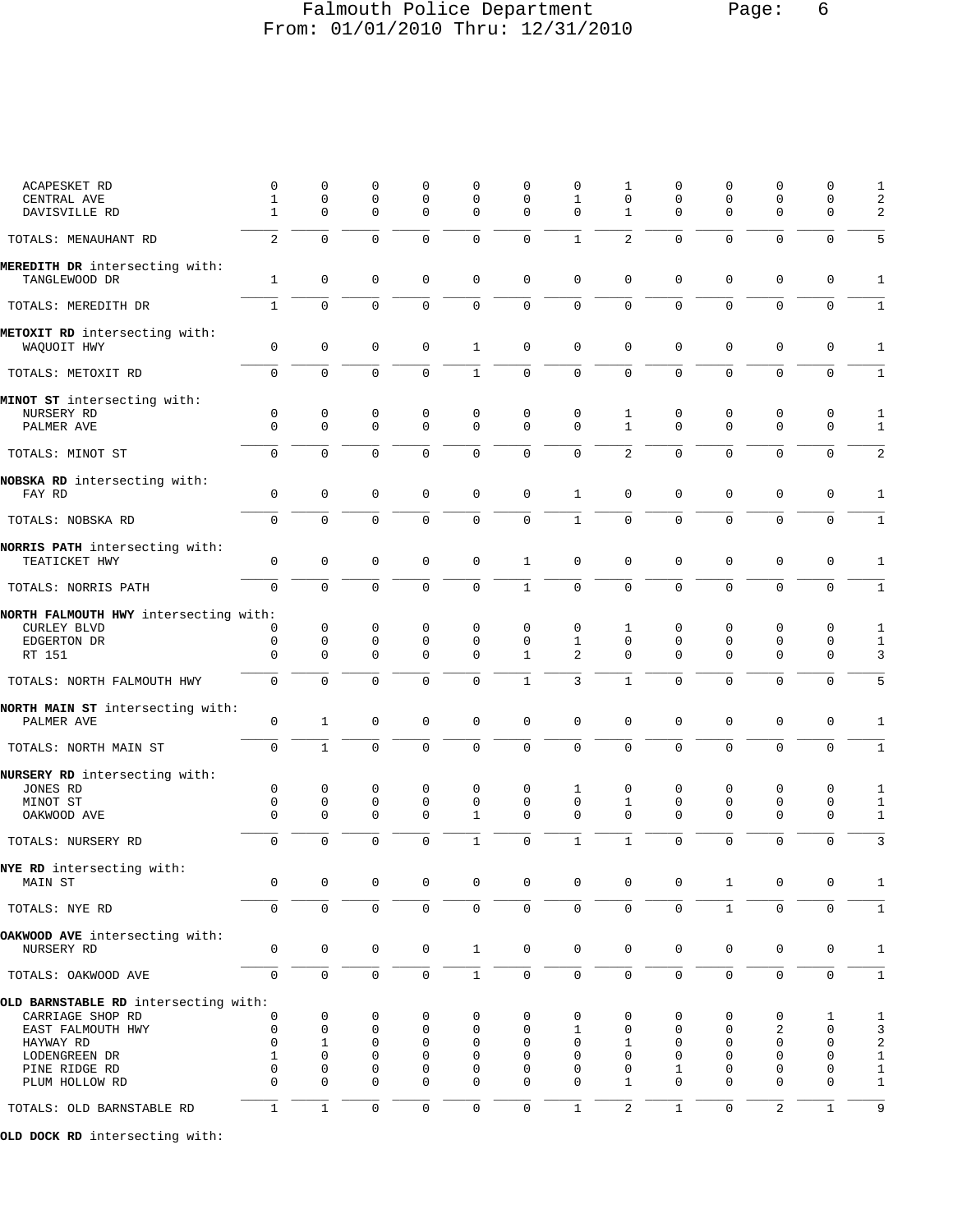### Falmouth Police Department Page: 7 From: 01/01/2010 Thru: 12/31/2010

| WEST FALMOUTH HWY                     | 0                | 0                          | 0                | 0                          | 0                 | 0                           | 1                           | $\mathbf 0$                 | 0                          | 0                            | $\mathbf 0$                | 0                          | 1                            |
|---------------------------------------|------------------|----------------------------|------------------|----------------------------|-------------------|-----------------------------|-----------------------------|-----------------------------|----------------------------|------------------------------|----------------------------|----------------------------|------------------------------|
| TOTALS: OLD DOCK RD                   | $\mathbf 0$      | $\mathbf{0}$               | 0                | 0                          | 0                 | $\mathbf 0$                 | $\mathbf{1}$                | $\mathbf 0$                 | $\mathbf 0$                | $\mathbf 0$                  | $\mathbf 0$                | $\mathbf 0$                | $\mathbf{1}$                 |
| OX BOW RD intersecting with:          |                  |                            |                  |                            |                   |                             |                             |                             |                            |                              |                            |                            |                              |
| BRICK KILN RD<br>TEATICKET HWY        | 0<br>$\mathbf 0$ | $\mathsf 0$<br>$\mathbf 0$ | 0<br>$\mathbf 0$ | $\mathbf 0$<br>$\mathbf 0$ | 0<br>0            | $\mathbf 0$<br>$\mathbf{1}$ | $\mathbf{1}$<br>$\mathbf 0$ | $\mathbf 0$<br>$\mathbf 0$  | $\mathbf 0$<br>$\mathbf 0$ | $\mathbf 0$<br>$\mathbf 0$   | $\mathbf 0$<br>$\mathbf 0$ | $\mathbf 0$<br>$\mathbf 0$ | $\mathbf{1}$<br>$\mathbf{1}$ |
| TOTALS: OX BOW RD                     | 0                | $\Omega$                   | $\mathbf 0$      | $\Omega$                   | 0                 | $\mathbf{1}$                | $\mathbf{1}$                | $\Omega$                    | $\Omega$                   | $\Omega$                     | $\mathbf 0$                | $\mathbf 0$                | 2                            |
| PALMER AVE intersecting with:         |                  |                            |                  |                            |                   |                             |                             |                             |                            |                              |                            |                            |                              |
| JONES RD                              | 0                | 0                          | 0                | 0                          | 0                 | 1                           | $\mathbf 0$                 | $\mathbf 0$                 | 0                          | $\mathbf 0$                  | $\mathbf 0$                | 0                          | $\mathbf{1}$                 |
| KATHARINE LEE BATES                   | $\mathbf 0$      | 0                          | 0                | $\mathbf 0$                | 0                 | 0                           | 0                           | $\mathbf{1}$                | 0                          | $\mathbf 0$                  | 0                          | $\mathbf 0$                | $\mathbf{1}$                 |
| LAKEVIEW AVE<br>MAIN ST               | $\Omega$<br>O    | 0<br>$\Omega$              | 0<br>0           | 0<br>$\Omega$              | 0<br>0            | 1<br>$\Omega$               | 0<br>0                      | $\mathbf 0$<br>$\mathbf{0}$ | 0<br>0                     | $\mathbf{0}$<br>$\mathbf{0}$ | 0<br>$\Omega$              | 0<br>$\mathbf{1}$          | $1\,$<br>$\mathbf 1$         |
| MINOT ST                              | $\Omega$         | 0                          | 0                | $\Omega$                   | $\Omega$          | $\Omega$                    | 0                           | 1                           | $\Omega$                   | $\mathbf 0$                  | 0                          | $\mathbf 0$                | $\mathbf{1}$                 |
| NORTH MAIN ST                         | 0                | 1                          | $\Omega$         | 0                          | 0                 | 0                           | 0                           | $\mathbf{0}$                | 0                          | $\mathbf 0$                  | $\Omega$                   | $\mathbf 0$                | $\mathbf{1}$                 |
| TER HEUN DR                           | $\Omega$         | $\Omega$                   | $\Omega$         | $\Omega$                   | $\Omega$          | $\Omega$                    | 0                           | $\Omega$                    | $\Omega$                   | 1                            | $\Omega$                   | $\mathbf 0$                | $\mathbf{1}$                 |
| TOTALS: PALMER AVE                    | $\mathbf 0$      | $\mathbf{1}$               | $\mathbf 0$      | $\mathbf 0$                | 0                 | $\overline{a}$              | $\mathbf 0$                 | 2                           | $\mathbf 0$                | $\mathbf{1}$                 | $\mathbf 0$                | $\mathbf{1}$               | 7                            |
| PARSONS LN intersecting with:         |                  |                            |                  |                            |                   |                             |                             |                             |                            |                              |                            |                            |                              |
| WAQUOIT HWY                           | $\mathbf 0$      | 0                          | $\mathbf 0$      | $\mathbf 0$                | 0                 | $\mathbf 0$                 | $\mathsf 0$                 | $\mathbf{1}$                | $\mathbf 0$                | $\mathbf 0$                  | $\mathbf 0$                | $\mathbf 0$                | $\mathbf{1}$                 |
| TOTALS: PARSONS LN                    | $\mathbf 0$      | $\Omega$                   | 0                | $\Omega$                   | 0                 | $\mathbf 0$                 | $\mathbf 0$                 | $\mathbf{1}$                | $\mathbf 0$                | $\Omega$                     | $\mathbf 0$                | $\mathbf 0$                | $1\,$                        |
| PINE RIDGE RD intersecting with:      |                  |                            |                  |                            |                   |                             |                             |                             |                            |                              |                            |                            |                              |
| OLD BARNSTABLE RD                     | $\mathbf 0$      | 0                          | $\mathbf 0$      | $\mathbf 0$                | 0                 | $\mathbf 0$                 | $\mathbf 0$                 | $\mathbf 0$                 | $\mathbf{1}$               | $\mathbf 0$                  | $\mathbf 0$                | $\mathbf 0$                | $\mathbf{1}$                 |
| TOTALS: PINE RIDGE RD                 | $\mathbf 0$      | $\Omega$                   | $\Omega$         | $\Omega$                   | 0                 | $\mathbf 0$                 | $\mathbf 0$                 | $\Omega$                    | $\mathbf{1}$               | $\Omega$                     | $\Omega$                   | $\mathbf 0$                | $\mathbf{1}$                 |
| PLUM HOLLOW RD intersecting with:     |                  |                            |                  |                            |                   |                             |                             |                             |                            |                              |                            |                            |                              |
| OLD BARNSTABLE RD                     | 0                | 0                          | 0                | 0                          | 0                 | 0                           | 0                           | 1                           | 0                          | 0                            | 0                          | 0                          | 1                            |
| RT 151                                | $\Omega$         | $\mathbf 0$                | $\mathbf 0$      | $\mathbf 0$                | $\Omega$          | $\mathbf 0$                 | $\mathbf 0$                 | $\Omega$                    | $\mathbf{1}$               | $\mathbf{1}$                 | $\Omega$                   | $\Omega$                   | 2                            |
| TOTALS: PLUM HOLLOW RD                | $\mathbf 0$      | $\mathbf 0$                | $\mathbf 0$      | $\mathbf 0$                | 0                 | $\mathbf 0$                 | $\mathbf 0$                 | $\mathbf{1}$                | $\mathbf{1}$               | $\mathbf{1}$                 | $\mathbf 0$                | $\mathbf 0$                | 3                            |
| QUAKER RD intersecting with:          |                  |                            |                  |                            |                   |                             |                             |                             |                            |                              |                            |                            |                              |
| <b>CURLEY BLVD</b>                    | 1                | 0                          | 0                | $\mathbf 0$                | 0                 | 0                           | $\mathbf 0$                 | $\mathbf 0$                 | $\mathbf 0$                | 0                            | 0                          | 0                          | $\mathbf{1}$                 |
| WILD HARBOR RD                        | $\mathbf 0$      | 0                          | 0                | 0                          | 0                 | 0                           | 1                           | $\mathbf 0$                 | 0                          | $\mathbf{0}$                 | 0                          | $\mathbf 0$                | $\mathbf{1}$                 |
| WRIGHT ST                             | $\Omega$         | $\mathbf 0$                | $\Omega$         | $\Omega$                   | $\Omega$          | $\mathbf 0$                 | $\Omega$                    | 1                           | $\Omega$                   | $\Omega$                     | $\Omega$                   | $\mathbf 0$                | $\mathbf{1}$                 |
| TOTALS: QUAKER RD                     | $\mathbf{1}$     | $\mathbf 0$                | 0                | $\mathbf 0$                | 0                 | $\mathbf 0$                 | $\mathbf{1}$                | $\mathbf{1}$                | $\mathbf 0$                | $\mathbf 0$                  | $\mathbf 0$                | $\mathbf 0$                | 3                            |
| QUASHNET WAY intersecting with:       |                  |                            |                  |                            |                   |                             |                             |                             |                            |                              |                            |                            |                              |
| RED BROOK RD                          | 0                | $\mathbf{1}$               | $\mathbf 0$      | $\mathbf 0$                | $\mathbf 0$       | $\mathbf 0$                 | $\mathbf 0$                 | $\mathbf 0$                 | $\mathbf 0$                | $\mathbf 0$                  | $\mathbf 0$                | $\mathbf 0$                | 1                            |
| TOTALS: QUASHNET WAY                  | $\mathbf 0$      | $\mathbf{1}$               | $\Omega$         | $\mathbf 0$                | 0                 | $\mathbf 0$                 | $\mathbf 0$                 | $\mathbf 0$                 | $\mathbf 0$                | $\Omega$                     | $\Omega$                   | $\mathbf 0$                | $\mathbf{1}$                 |
| QUISSETT HARBOR RD intersecting with: |                  |                            |                  |                            |                   |                             |                             |                             |                            |                              |                            |                            |                              |
| WOODS HOLE RD                         | 0                | $\mathsf 0$                | 0                | 0                          | 0                 | $\mathbf 0$                 | $\mathsf 0$                 | $\mathbf 0$                 | 0                          | $\mathbf{0}$                 | $\mathsf 0$                | $\mathbf{1}$               | $\mathbf{1}$                 |
| TOTALS: QUISSETT HARBOR RD            | 0                | $\mathbf 0$                | $\mathsf 0$      | $\mathbf 0$                | $\mathsf 0$       | $\mathbf 0$                 | $\mathbf 0$                 | $\mathbf 0$                 | $\mathbf 0$                | $\mathbf 0$                  | $\mathbf 0$                | 1                          | $\mathbf{1}$                 |
| RED BROOK RD intersecting with:       |                  |                            |                  |                            |                   |                             |                             |                             |                            |                              |                            |                            |                              |
| QUASHNET WAY                          | 0                | $\mathbf{1}$               | 0                | 0                          | 0                 | 0                           | 0                           | 0                           | 0                          | 0                            | 0                          | 0                          | $\mathbf{1}$                 |
| WAQUOIT HWY                           | $\mathbf{1}$     | $\mathsf{O}$               | $\mathbf 0$      | $\mathbf 0$                | $\mathbf 0$       | $\mathbf 0$                 | $\mathbf 0$                 | $\mathbf 0$                 | $\Omega$                   | $\mathbf 0$                  | $\mathbf 0$                | $\mathbf 0$                | $\mathbf{1}$                 |
| TOTALS: RED BROOK RD                  | $\mathbf{1}$     | $\mathbf{1}$               | 0                | 0                          | 0                 | $\mathbf 0$                 | $\mathbf 0$                 | $\mathsf{O}\xspace$         | $\mathsf{O}\xspace$        | $\mathbf 0$                  | $\mathbf 0$                | 0                          | $\overline{c}$               |
| ROBBINS RD intersecting with:         |                  |                            |                  |                            |                   |                             |                             |                             |                            |                              |                            |                            |                              |
| FALMOUTH HEIGHTS RD                   | 0                | 0                          | 0                | 1                          | 0                 | 0                           | 1                           | 0                           | 0                          | 0                            | 0                          | 0                          | 2                            |
| SCRANTON AVE                          | $\mathbf 0$      | 0                          | 0                | 0                          | 0                 | $\mathbf{1}$                | $\mathbf 0$                 | $\mathbf 0$                 | $\mathbf 0$                | $\mathbf 0$                  | $\mathbf{0}$               | $\mathbf 0$                | $\mathbf{1}$                 |
| TOTALS: ROBBINS RD                    | $\mathsf 0$      | $\mathsf{O}\xspace$        | $\mathsf 0$      | $\mathbf{1}$               | 0                 | $\mathbf{1}$                | $\,1\,$                     | $\mathsf{O}\xspace$         | $\mathsf{O}\xspace$        | $\mathsf{O}\xspace$          | $\mathsf{O}\xspace$        | $\mathsf 0$                | 3                            |
| RT 151 intersecting with:             |                  |                            |                  |                            |                   |                             |                             |                             |                            |                              |                            |                            |                              |
| ASHUMET RD                            | 0                | 0                          | 0                | 0                          | 0                 | 1                           | 0                           | 1                           | 0                          | 0                            | 0                          | 1                          | 3                            |
| BOXBERRY HILL RD<br>CLOVERFIELD WAY   | $\mathbf 0$<br>0 | 0<br>0                     | $\mathbf 0$<br>0 | $\mathbf 0$<br>0           | $\mathbf{1}$<br>0 | $\mathbf 0$<br>0            | $\mathbf 0$<br>0            | $\mathbf 0$<br>$\mathbf 0$  | $\mathbf 0$<br>0           | $\mathbf 0$<br>$\mathbf 0$   | $\mathbf 0$<br>0           | 0<br>1                     | $\mathbf{1}$<br>$\mathbf{1}$ |
| CURRIER RD                            | 0                | 0                          | $\mathbf 1$      | 0                          | 0                 | 0                           | 0                           | $\mathbf 0$                 | $\mathbf 0$                | $\mathbf 0$                  | 0                          | 1                          | $\boldsymbol{2}$             |
| FALMOUTH WOODS RD                     | $\Omega$         | 0                          | $\mathbf 1$      | $\mathbf 0$                | 0                 | $\mathbf 0$                 | $\mathbf{1}$                | $\mathbf 0$                 | 0                          | $\mathbf 0$                  | $\mathbf 0$                | $\mathbf 0$                | $\overline{\mathbf{c}}$      |
|                                       |                  |                            |                  |                            |                   |                             |                             |                             |                            |                              |                            |                            |                              |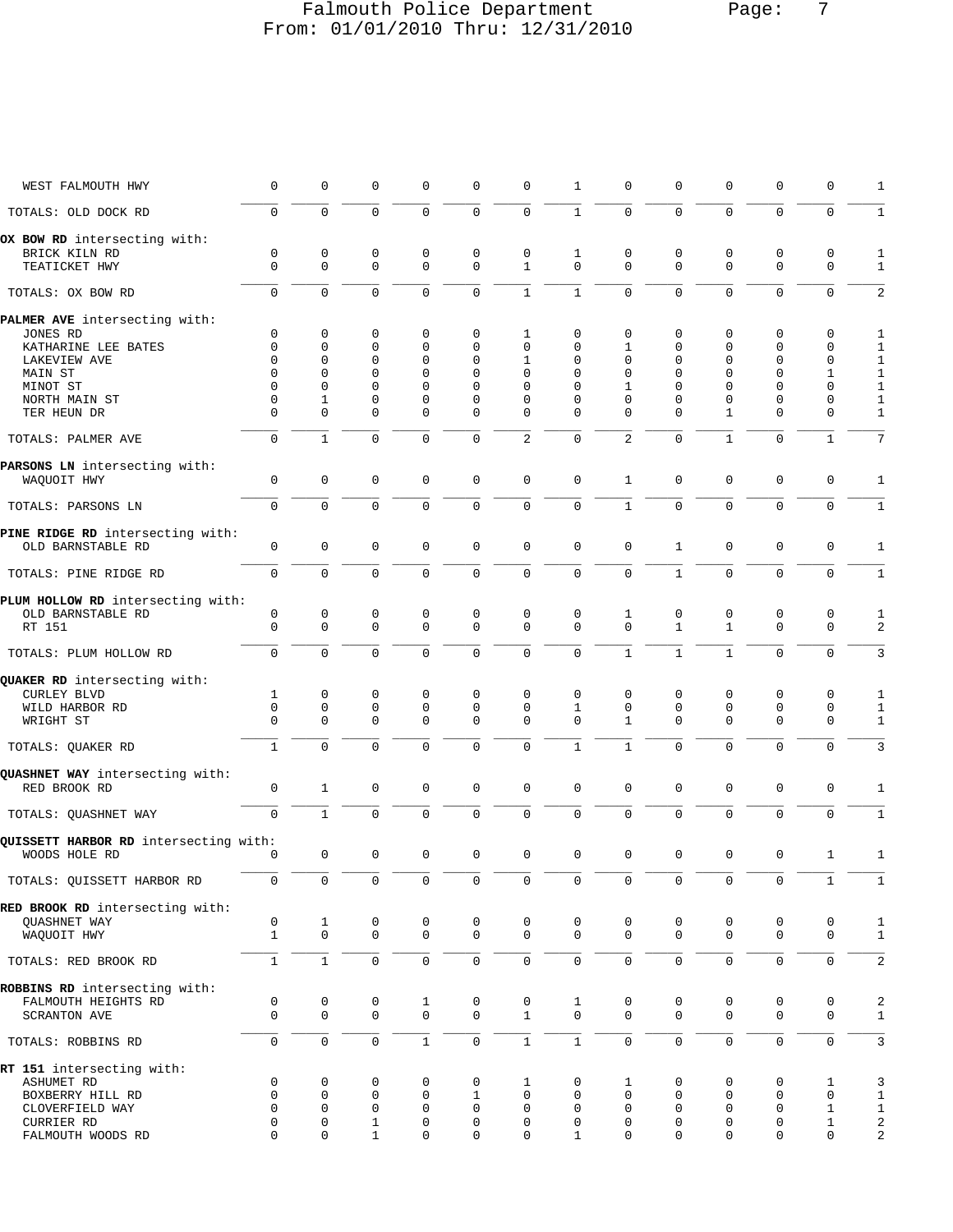### Falmouth Police Department Page: 8 From: 01/01/2010 Thru: 12/31/2010

| NORTH FALMOUTH HWY<br>PLUM HOLLOW RD            | 0<br>0                   | 0<br>$\mathbf 0$        | 0<br>$\mathbf 0$           | $\mathbf 0$<br>$\mathbf 0$  | 0<br>0              | 1<br>0           | 2<br>$\mathbf 0$            | 0<br>$\mathbf 0$  | 0<br>1         | 0<br>1         | 0<br>0            | 0<br>0                     | 3<br>2                    |
|-------------------------------------------------|--------------------------|-------------------------|----------------------------|-----------------------------|---------------------|------------------|-----------------------------|-------------------|----------------|----------------|-------------------|----------------------------|---------------------------|
| RT 28 NORTH                                     | 0                        | $\mathbf 0$             | 0                          | $\mathbf{1}$                | 0                   | $\Omega$         | 1                           | $\mathbf 0$       | 0              | $\Omega$       | $\Omega$          | 0                          | $\sqrt{2}$                |
| RT 28 SOUTH                                     | $\Omega$                 | $\mathbf 0$             | $\mathbf 0$                | $\mathbf 0$                 | 1                   | $\Omega$         | 2                           | 1                 | 0              | $\Omega$       | 0                 | $\mathbf 0$                | $\overline{4}$            |
| SAM TURNER RD                                   | 0                        | $\mathbf 0$             | $\mathbf 0$                | 1                           | 0                   | 0                | 1                           | $\mathbf 0$       | 0              | 0              | 0                 | 0                          | $\sqrt{2}$                |
| SANDWICH RD                                     | $\Omega$                 | $\Omega$                | 1                          | $\Omega$                    | 1                   | 0                | 1                           | 1                 | $\Omega$       | 1              | $\Omega$          | $\Omega$                   | 5                         |
| TOTALS: RT 151                                  | $\mathbf 0$              | $\mathbf 0$             | 3                          | 2                           | 3                   | $\overline{a}$   | 8                           | 3                 | $\mathbf{1}$   | $\overline{2}$ | 0                 | 3                          | 27                        |
| RT 28 NORTH intersecting with:                  |                          |                         |                            |                             |                     |                  |                             |                   |                |                |                   |                            |                           |
| RT 151                                          | $\mathbf 0$              | $\mathbf 0$             | $\mathbf 0$                | 1                           | 0                   | $\mathbf 0$      | $\mathbf{1}$                | $\mathbf 0$       | 0              | $\mathbf 0$    | $\mathbf{0}$      | $\mathbf 0$                | 2                         |
| TOTALS: RT 28 NORTH                             | $\mathbf 0$              | $\mathbf 0$             | $\mathbf 0$                | $\mathbf{1}$                | 0                   | $\mathbf 0$      | $\mathbf{1}$                | $\mathbf 0$       | $\overline{0}$ | 0              | $\mathbf 0$       | $\mathbf 0$                | $\sqrt{2}$                |
| RT 28 SOUTH intersecting with:<br>BRICK KILN RD | 0                        | $\mathbf 0$             | 0                          | $\mathbf 0$                 | 0                   | 1                | 0                           | $\mathbf 0$       | 0              | 0              | 0                 | $\mathbf 0$                | 1                         |
| RT 151                                          | $\mathbf 0$              | $\mathbf 0$             | 0                          | $\mathbf 0$                 | 1                   | 0                | 2                           | 1                 | 0              | 0              | 0                 | $\mathbf 0$                | 4                         |
| THOMAS B LANDERS RD                             | $\Omega$                 | $\mathbf 0$             | $\overline{2}$             | $\mathsf 0$                 | 0                   | $\mathbf 0$      | 0                           | $\mathbf 0$       | 0              | 0              | 0                 | $\mathbf 0$                | $\overline{2}$            |
| WEST FALMOUTH HWY                               | $\Omega$                 | $\Omega$                | $\mathbf 0$                | $\mathbf 0$                 | 0                   | $\mathbf{1}$     | $\mathbf 0$                 | 1                 | 0              | $\Omega$       | $\mathbf{1}$      | $\mathbf 0$                | 3                         |
| TOTALS: RT 28 SOUTH                             | $\mathbf 0$              | $\mathbf 0$             | $\sqrt{2}$                 | $\mathbf 0$                 | $\mathbf{1}$        | $\overline{2}$   | $\sqrt{2}$                  | $\overline{2}$    | 0              | $\mathbf 0$    | $1\,$             | $\mathbf 0$                | 10                        |
| SAINT MARKS RD intersecting with:               |                          |                         |                            |                             |                     |                  |                             |                   |                |                |                   |                            |                           |
| TEATICKET HWY                                   | 0                        | $\mathbf{1}$            | $\mathbf 0$                | $\mathbf 0$                 | $\mathbf 0$         | $\mathbf 0$      | $\mathsf 0$                 | $\mathbf 0$       | 0              | $\mathsf 0$    | $\mathsf 0$       | $\mathbf 0$                | 1                         |
| TOTALS: SAINT MARKS RD                          | $\mathbf 0$              | $\mathbf{1}$            | $\mathbf 0$                | $\mathbf 0$                 | 0                   | $\mathbf 0$      | $\mathsf 0$                 | $\mathbf 0$       | 0              | $\mathbf 0$    | $\mathbf 0$       | $\mathbf 0$                | $1\,$                     |
| SAM TURNER RD intersecting with:                |                          |                         |                            |                             |                     |                  |                             |                   |                |                |                   |                            |                           |
| DEEP POND RD                                    | 1                        | 0                       | 0                          | $\mathbf 0$                 | 0                   | 0                | 0                           | 0                 | 0              | 0              | 0                 | 0                          | 1                         |
| HATCHVILLE RD                                   | $\mathbf 0$              | $\mathbf 0$             | $\mathbf 0$                | $\mathbf 0$                 | 0                   | $\mathbf 0$      | $\mathbf{1}$                | $\mathbf 0$       | 0              | $\mathbf 0$    | 0                 | $\mathbf 0$                | $\mathbf{1}$              |
| RT 151<br>WHEELHOUSE CIR                        | $\mathbf{0}$<br>$\Omega$ | $\mathbf 0$<br>$\Omega$ | $\mathsf 0$<br>$\mathbf 0$ | $\mathbf{1}$<br>$\mathbf 0$ | 0<br>$\mathbf{0}$   | 0<br>$\mathbf 0$ | $\mathbf{1}$<br>$\mathbf 0$ | 0<br>$\mathbf{1}$ | 0<br>$\Omega$  | 0<br>$\Omega$  | 0<br>$\mathbf{0}$ | $\mathbf 0$<br>$\mathbf 0$ | $\sqrt{2}$<br>$\mathbf 1$ |
| TOTALS: SAM TURNER RD                           | $\mathbf{1}$             | $\Omega$                | $\mathbf 0$                | $\mathbf{1}$                | $\mathbf{0}$        | $\mathbf 0$      | $\overline{2}$              | $\mathbf{1}$      | 0              | $\mathbf 0$    | $\mathbf 0$       | $\mathbf 0$                | 5                         |
| SANDWICH RD intersecting with:                  |                          |                         |                            |                             |                     |                  |                             |                   |                |                |                   |                            |                           |
| BITTERSWEET RD                                  | 1                        | $\mathbf 0$             | 0                          | $\mathbf 0$                 | 0                   | 0                | $\mathbf 0$                 | $\mathbf 0$       | 0              | 0              | 0                 | $\mathbf 0$                | 1                         |
| BOXBERRY HILL RD                                | $\mathbf 0$              | 0                       | 0                          | $\mathbf 0$                 | 0                   | 0                | 0                           | 1                 | 0              | 0              | 0                 | 0                          | $1\,$                     |
| BRICK KILN RD                                   | $\Omega$                 | 0                       | 0                          | $\mathbf{1}$                | 0                   | 0                | 0                           | $\mathbf 0$       | 1              | 1              | 0                 | 0                          | 3                         |
| CARRIAGE SHOP RD                                | $\mathbf 0$              | $\Omega$                | $\mathbf 0$                | $\mathbf 0$                 | 0                   | 0                | 0                           | 0                 | 0              | 1              | $\Omega$          | $\mathbf 0$                | $\,1\,$                   |
| CRANBERRY LN                                    | 0<br>$\Omega$            | 0<br>$\Omega$           | 0                          | $\mathbf 0$<br>$\Omega$     | 0                   | 0<br>$\Omega$    | 1                           | $\mathbf 0$       | 0<br>$\Omega$  | 0              | 0<br>$\Omega$     | 0<br>$\Omega$              | $1\,$                     |
| RT 151<br>TANGLEWOOD DR                         | $\Omega$                 | $\mathbf 0$             | 1<br>0                     | $\Omega$                    | 1<br>$\Omega$       | 1                | 1<br>0                      | 1<br>$\mathbf{1}$ | 0              | 1<br>$\Omega$  | $\Omega$          | $\Omega$                   | 5<br>$\sqrt{2}$           |
| TEATICKET HWY                                   | 0                        | 2                       | 0                          | $\mathbf 0$                 | 0                   | 0                | 1                           | $\mathbf 0$       | 0              | $\Omega$       | 0                 | 0                          | 3                         |
| THOMAS B LANDERS RD                             | 0                        | $\mathbf 0$             | 0                          | 0                           | 0                   | 0                | 1                           | 0                 | 0              | 0              | 0                 | 0                          | $1\,$                     |
| WHITE PINE LN                                   | $\Omega$                 | $\mathbf 0$             | $\mathbf 0$                | $\mathbf 0$                 | $\mathbf{0}$        | $\mathbf 0$      | $\mathbf 0$                 | $\Omega$          | $\Omega$       | $\Omega$       | 0                 | $\mathbf{1}$               | $1\,$                     |
| TOTALS: SANDWICH RD                             | $\mathbf{1}$             | 2                       | $\mathbf{1}$               | $\mathbf{1}$                | $\mathbf{1}$        | $\mathbf{1}$     | $\overline{4}$              | 3                 | $\mathbf{1}$   | $\overline{3}$ | $\mathbf 0$       | $\mathbf{1}$               | 19                        |
| SCRANTON AVE intersecting with:                 |                          |                         |                            |                             |                     |                  |                             |                   |                |                |                   |                            |                           |
| MAIN ST                                         | 0                        | $\mathbf 0$             | 0                          | 0                           | 0                   | 1                | $\mathbf{1}$                | $\mathbf{1}$      | 0              | $\mathsf 0$    | $\mathsf 0$       | 0                          | 3                         |
| ROBBINS RD                                      | $\cap$                   | $\cap$                  | $\cap$                     | $\Omega$                    | $\cap$              | 1                | $\cap$                      | $\cap$            | $\cap$         | $\cap$         | $\cap$            | $\cap$                     | $\mathbf{1}$              |
| TOTALS: SCRANTON AVE                            | $\Omega$                 | $\Omega$                | 0                          | 0                           | 0                   | $\overline{2}$   | $\mathbf{1}$                | $\mathbf{1}$      | $\Omega$       | $\Omega$       | $\Omega$          | $\Omega$                   | 4                         |
| SEACOAST SHORES BLVD intersecting with:         |                          |                         |                            |                             |                     |                  |                             |                   |                |                |                   |                            |                           |
| EAST FALMOUTH HWY                               | $\Omega$                 | $\mathbf 0$             | 0                          | $\mathsf{O}$                | $\mathbf{1}$        | $\mathbf{1}$     | $\mathsf 0$                 | $\mathbf 0$       | 0              | 0              | $\mathsf 0$       | $\mathbf 0$                | 2                         |
| TOTALS: SEACOAST SHORES BLVD                    | $\mathbf 0$              | $\mathsf 0$             | $\mathsf{O}\xspace$        | $\mathsf 0$                 | $\mathbf{1}$        | $\mathbf{1}$     | $\mathsf 0$                 | $\mathbf 0$       | $\overline{0}$ | $\mathbf 0$    | $\mathsf 0$       | $\mathbf 0$                | $\overline{2}$            |
| SEAPIT RD intersecting with:                    |                          |                         |                            |                             |                     |                  |                             |                   |                |                |                   |                            |                           |
| WAQUOIT HWY                                     | 0                        | $\mathbf 0$             | $\mathbf 0$                | $\mathbf 0$                 | $\mathbf 0$         | $\mathbf 0$      | $\mathbf 0$                 | $\mathbf{1}$      | 0              | $\mathbf 0$    | 0                 | 0                          | 1                         |
| TOTALS: SEAPIT RD                               | $\mathbf 0$              | $\mathbf 0$             | $\mathsf 0$                | $\mathsf 0$                 | 0                   | $\mathsf 0$      | $\mathsf 0$                 | $\mathbf{1}$      | 0              | 0              | $\mathbf 0$       | $\mathbf 0$                | 1                         |
| SHAKER LN intersecting with:                    |                          |                         |                            |                             |                     |                  |                             |                   |                |                |                   |                            |                           |
| DAVISVILLE RD                                   | 0                        | $\mathbf 0$             | $\mathsf 0$                | 0                           | 0                   | $\mathbf 0$      | $\mathsf 0$                 | $\mathbf 0$       | 0              | $\mathbf{1}$   | 0                 | 0                          | 1                         |
| TOTALS: SHAKER LN                               | $\mathbf 0$              | $\mathbf 0$             | $\mathsf{O}\xspace$        | $\mathsf 0$                 | $\mathsf{O}\xspace$ | $\mathbf 0$      | $\mathbf 0$                 | $\mathbf 0$       | $\overline{0}$ | $\mathbf{1}$   | $\mathbf 0$       | $\mathbf 0$                | 1                         |
| SHORE ST intersecting with:                     |                          |                         |                            |                             |                     |                  |                             |                   |                |                |                   |                            |                           |
| CLINTON AVE                                     | 0                        | $\mathbf{1}$            | 0                          | 0                           | 0                   | 0                | 0                           | $\mathbf{1}$      | 0              | 0              | 0                 | 0                          | 2                         |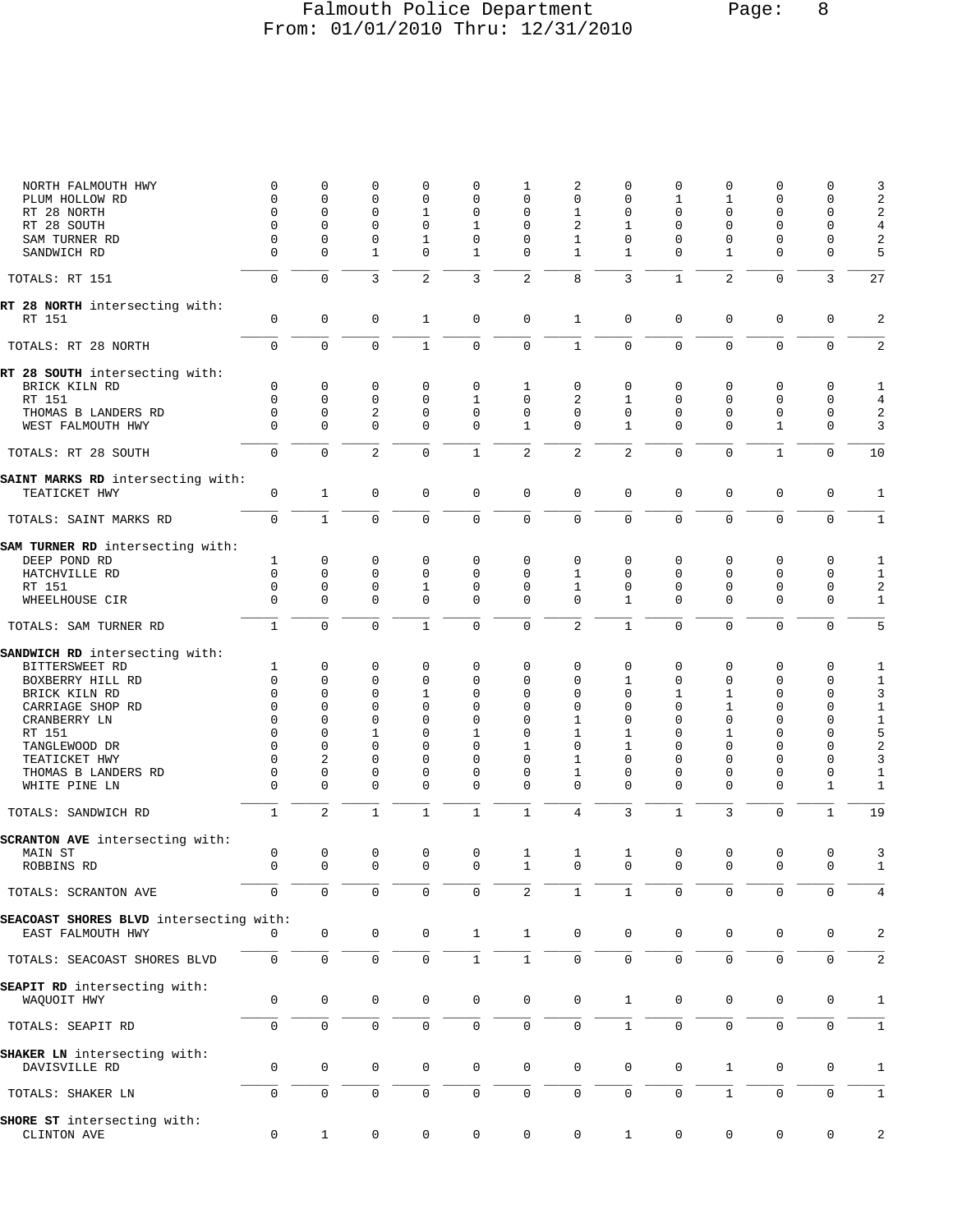## Falmouth Police Department Page: 9 From: 01/01/2010 Thru: 12/31/2010

| THOMAS LN                                            | $\mathbf 0$      | 0                   | 1                   | $\mathbf 0$      | 0                | 0                 | 0                | 0                 | 0             | 0                | 0                 | 0                   | 1                   |
|------------------------------------------------------|------------------|---------------------|---------------------|------------------|------------------|-------------------|------------------|-------------------|---------------|------------------|-------------------|---------------------|---------------------|
| TOTALS: SHORE ST                                     | $\Omega$         | $\mathbf{1}$        | $\mathbf{1}$        | $\mathbf 0$      | $\mathbf 0$      | $\mathsf 0$       | $\mathbf 0$      | $\mathbf{1}$      | $\Omega$      | $\mathbf 0$      | $\mathbf 0$       | $\mathbf 0$         | 3                   |
| SHOREWOOD DR intersecting with:<br>EAST FALMOUTH HWY | 0                | $\mathbf 0$         | $\mathbf 0$         | 0                | 0                | $\mathbf 0$       | $\mathbf{1}$     | $\mathbf 0$       | 0             | $\mathbf{1}$     | $\mathsf 0$       | 0                   | 2                   |
| TOTALS: SHOREWOOD DR                                 | $\mathbf 0$      | $\mathbf 0$         | $\mathbf 0$         | 0                | 0                | $\mathbf 0$       | $\mathbf{1}$     | $\mathbf 0$       | 0             | $\mathbf{1}$     | $\mathbf 0$       | $\mathbf 0$         | $\overline{2}$      |
| SIDERS POND RD intersecting with:                    |                  |                     |                     |                  |                  |                   |                  |                   |               |                  |                   |                     |                     |
| LOCUST ST                                            | $\mathbf 0$      | $\mathsf 0$         | $\mathbf 0$         | $\mathbf 0$      | $\mathbf{0}$     | $\mathbf 0$       | $\mathsf 0$      | $\mathbf 0$       | $\mathbf{1}$  | $\mathsf 0$      | $\mathbf{0}$      | $\mathbf 0$         | $\mathbf{1}$        |
| TOTALS: SIDERS POND RD                               | $\mathbf 0$      | $\mathbf 0$         | $\mathbf 0$         | $\mathbf 0$      | $\mathbf{0}$     | $\mathbf 0$       | $\mathsf 0$      | 0                 | $\mathbf{1}$  | $\mathbf 0$      | 0                 | $\mathbf 0$         | $1\,$               |
| SIPPEWISSETT RD intersecting with:<br>MCCALLUM DR    | $\mathbf 0$      | $\mathbf 0$         | $\mathbf 0$         | $\mathbf 0$      | $\mathbf 0$      | $\mathbf 0$       | $\mathbf{1}$     | $\mathbf 0$       | 0             | $\mathbf 0$      | $\mathbf{0}$      | $\mathbf 0$         | 1                   |
| TOTALS: SIPPEWISSETT RD                              | $\mathbf 0$      | $\mathbf 0$         | $\mathbf 0$         | $\mathbf 0$      | 0                | $\mathbf 0$       | $1\,$            | $\mathbf 0$       | 0             | $\mathbf 0$      | $\mathbf 0$       | $\mathbf 0$         | $\mathbf{1}$        |
| SOPHIE LN intersecting with:<br>BRICK KILN RD        | $\mathbf 0$      | $\mathbf 0$         | $\mathbf 0$         | $\mathbf 0$      | 0                | $\mathbf 0$       | $\mathsf 0$      | $\mathbf 0$       | 0             | $\mathbf{1}$     | $\mathsf 0$       | $\mathbf 0$         | 1                   |
| TOTALS: SOPHIE LN                                    | $\mathbf 0$      | $\Omega$            | $\mathbf 0$         | $\mathbf 0$      | $\mathbf 0$      | $\mathbf 0$       | $\mathbf 0$      | $\Omega$          | $\Omega$      | $\mathbf{1}$     | $\mathbf 0$       | $\mathbf 0$         | $\mathbf{1}$        |
| SPRING BARS RD intersecting with:<br>WORCESTER CT    | 0                | 0                   | $\mathsf 0$         | $\mathbf 0$      | 1                | $\mathbf{1}$      | 0                | $\mathbf 0$       | 0             | 0                | $\mathbf 1$       | $\mathbf 0$         | 3                   |
| TOTALS: SPRING BARS RD                               | $\mathbf 0$      | $\mathbf 0$         | $\mathsf 0$         | $\mathbf 0$      | $\mathbf{1}$     | $\mathbf{1}$      | $\mathsf 0$      | $\mathbf 0$       | 0             | $\mathbf 0$      | $1\,$             | $\mathbf 0$         | 3                   |
| TANGLEWOOD DR intersecting with:                     |                  |                     |                     |                  |                  |                   |                  |                   |               |                  |                   |                     |                     |
| MEREDITH DR<br>SANDWICH RD                           | 1<br>$\mathbf 0$ | 0<br>$\mathbf 0$    | 0<br>$\mathbf 0$    | 0<br>$\mathbf 0$ | 0<br>$\mathbf 0$ | 0<br>$\mathbf{1}$ | 0<br>$\mathbf 0$ | 0<br>$\mathbf{1}$ | 0<br>$\Omega$ | 0<br>$\mathbf 0$ | 0<br>$\mathbf{0}$ | 0<br>$\mathbf 0$    | 1<br>$\overline{2}$ |
| TOTALS: TANGLEWOOD DR                                | $\mathbf{1}$     | $\Omega$            | $\mathbf 0$         | $\mathbf 0$      | $\mathbf 0$      | $\mathbf{1}$      | $\mathbf 0$      | $\mathbf{1}$      | $\Omega$      | $\mathbf 0$      | $\Omega$          | $\Omega$            | 3                   |
| TEATICKET HWY intersecting with:                     |                  |                     |                     |                  |                  |                   |                  |                   |               |                  |                   |                     |                     |
| DAVIS STRAITS                                        | 0                | 0                   | 0                   | 0                | 0                | 0                 | 0                | 1                 | 0             | 0                | 0                 | 0                   | 1                   |
| HOMESTEAD LN                                         | 0                | 0                   | 0                   | 0                | 0                | 1                 | 0                | 0                 | 0             | $\Omega$         | 0                 | 0                   | 1                   |
| JONES RD                                             | $\Omega$         | $\Omega$            | 0                   | $\mathbf 0$      | 0                | 0                 | 1                | 0                 | 0             | 0                | 0                 | 0                   | $1\,$               |
| MARAVISTA AVE                                        | 1                | $\Omega$            | $\Omega$            | $\Omega$         | 0                | 0                 | 0                | 0                 | $\Omega$      | $\Omega$         | $\Omega$          | 0                   | 1                   |
|                                                      |                  |                     |                     |                  |                  |                   |                  |                   |               |                  |                   |                     |                     |
| MARAVISTA AVE EXT                                    | 1                | $\Omega$            | $\Omega$            | $\Omega$         | $\Omega$         | 0                 | 0                | 0                 | $\Omega$      | $\Omega$         | $\Omega$          | 0                   | $1\,$               |
| NORRIS PATH                                          | $\Omega$         | $\mathbf 0$         | 0                   | $\Omega$         | $\Omega$         | 1                 | 0                | 0                 | $\Omega$      | $\Omega$         | $\Omega$          | 0                   | $\,1\,$             |
|                                                      | $\Omega$         | 0                   | 0                   | $\mathbf 0$      | 0                | 1                 | 0                | 0                 | 0             | 0                | 0                 | 0                   | $1\,$               |
| OX BOW RD                                            |                  |                     |                     |                  |                  |                   |                  |                   |               |                  |                   |                     |                     |
| SAINT MARKS RD                                       | $\Omega$         | 1                   | 0                   | $\mathbf 0$      | 0                | 0                 | 0                | 0                 | $\Omega$      | $\Omega$         | $\Omega$          | 0                   | $1\,$               |
| SANDWICH RD                                          | 0                | $\overline{2}$      | 0                   | $\mathbf{0}$     | 0                | $\mathbf 0$       | 1                | 0                 | 0             | $\Omega$         | $\Omega$          | $\mathbf 0$         | 3                   |
|                                                      | $\Omega$         | 0                   | 0                   | $\mathbf 0$      | 0                | 1                 | 0                | 0                 | 0             | 0                | 0                 | 0                   |                     |
| TEATICKET PATH                                       |                  |                     |                     |                  |                  |                   |                  |                   |               |                  |                   |                     | 1                   |
| TROTTING PARK RD                                     | $\Omega$         | $\Omega$            | $\Omega$            | $\Omega$         | 0                | $\mathbf 0$       | $\mathbf{1}$     | 1                 | $\Omega$      | $\Omega$         | $\Omega$          | $\mathbf 0$         | $\overline{c}$      |
| TOTALS: TEATICKET HWY                                | 2                | 3                   | $\mathsf 0$         | $\mathbf 0$      | 0                | $\overline{4}$    | 3                | 2                 | 0             | $\mathbf 0$      | $\mathsf 0$       | $\mathbf{0}$        | 14                  |
| TEATICKET PATH intersecting with:                    |                  |                     |                     |                  |                  |                   |                  |                   |               |                  |                   |                     |                     |
| TEATICKET HWY                                        | $\Omega$         | $\Omega$            | $\Omega$            | $\Omega$         | $\Omega$         | $\mathbf{1}$      | $\Omega$         | $\Omega$          | $\Omega$      | $\Omega$         | $\Omega$          | $\Omega$            | $\mathbf{1}$        |
| TOTALS: TEATICKET PATH                               | $\Omega$         | 0                   | 0                   | 0                | 0                | $\mathbf{1}$      | 0                | 0                 | $\Omega$      | $\Omega$         | 0                 | $\Omega$            | 1                   |
| TER HEUN DR intersecting with:                       |                  |                     |                     |                  |                  |                   |                  |                   |               |                  |                   |                     |                     |
| PALMER AVE                                           | 0                | $\mathsf{O}\xspace$ | $\mathbf 0$         | 0                | 0                | $\mathbf 0$       | $\mathbf 0$      | $\mathbf 0$       | 0             | $\mathbf{1}$     | $\mathbf 0$       | $\mathbf 0$         | 1                   |
| TOTALS: TER HEUN DR                                  | $\mathbf 0$      | $\mathsf 0$         | $\mathsf{O}\xspace$ | $\mathsf 0$      | 0                | $\mathsf 0$       | $\mathsf 0$      | 0                 | 0             | $\mathbf{1}$     | $\mathsf 0$       | $\mathbf 0$         | $\mathbf{1}$        |
| THOMAS B LANDERS RD intersecting with:               |                  |                     |                     |                  |                  |                   |                  |                   |               |                  |                   |                     |                     |
| RT 28 SOUTH                                          | 0                | 0                   | 2                   | 0                | 0                | 0                 | 0                | 0                 | 0             | 0                | 0                 | 0                   | 2                   |
| SANDWICH RD                                          | $\mathbf 0$      | $\mathbf 0$         | $\mathbf 0$         | 0                | 0                | 0                 | 1                | 0                 | 0             | 0                | 0                 | $\mathbf 0$         | $1\,$               |
| TURNER RD                                            | 0                | 0                   | 0                   | 0                | 0                | 0                 | 0                | 0                 | 0             | 0                | 0                 | 1                   | $1\,$               |
| WEST FALMOUTH HWY                                    | $\Omega$         | $\Omega$            | 0                   | $\mathbf 0$      | $\mathbf 0$      | 0                 | 1                | $\mathbf{1}$      | $\Omega$      | $\Omega$         | 0                 | $\mathbf 0$         | 2                   |
|                                                      |                  |                     |                     |                  |                  |                   |                  |                   |               |                  |                   |                     |                     |
| TOTALS: THOMAS B LANDERS RD                          | 0                | $\mathbf 0$         | $\overline{2}$      | $\mathbf 0$      | 0                | $\mathbf 0$       | $\overline{2}$   | $\mathbf{1}$      | 0             | $\mathbf 0$      | $\mathsf 0$       | $\mathbf{1}$        | 6                   |
| THOMAS LN intersecting with:<br>SHORE ST             | $\mathbf 0$      | $\mathbf 0$         | $\mathbf{1}$        | 0                | $\mathbf 0$      | $\mathbf 0$       | $\mathsf 0$      | $\mathbf 0$       | 0             | 0                | $\mathsf 0$       | $\mathbf 0$         | 1                   |
| TOTALS: THOMAS LN                                    | $\mathbf 0$      | $\mathsf 0$         | $1\,$               | $\mathsf 0$      | $\mathsf 0$      | $\mathsf 0$       | $\mathsf 0$      | $\mathsf 0$       | 0             | $\mathsf 0$      | $\mathsf 0$       | $\mathsf{O}\xspace$ | $\,1\,$             |
|                                                      |                  |                     |                     |                  |                  |                   |                  |                   |               |                  |                   |                     |                     |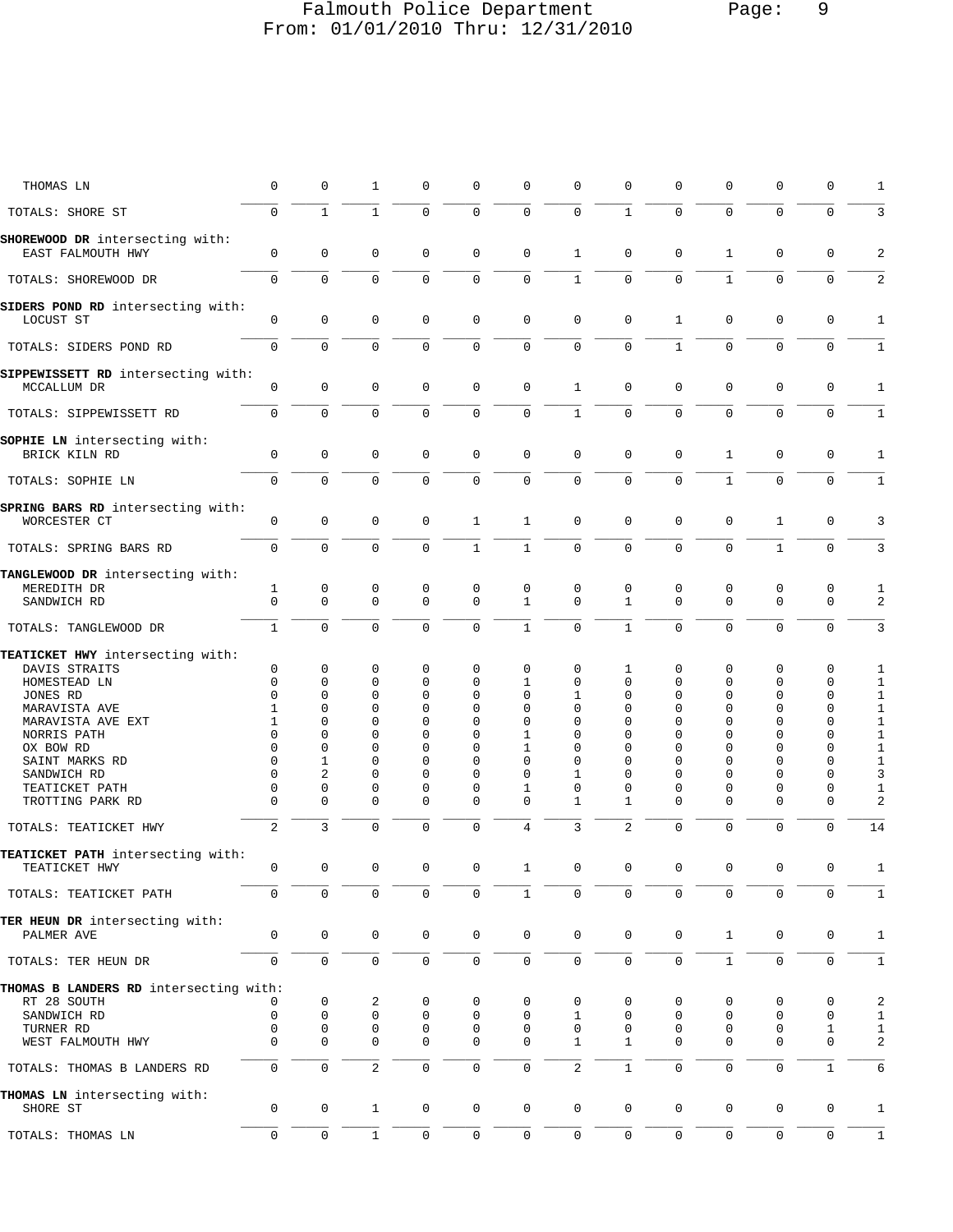#### Falmouth Police Department Page: 10 From: 01/01/2010 Thru: 12/31/2010

| TRIUMPH ST intersecting with:<br>KING ST             | 0                   | $\mathbf 0$         | 0                   | 0            | 0            | 0                   | 1                   | 0            | 0            | 0                   | 0            | 0            | 1                       |
|------------------------------------------------------|---------------------|---------------------|---------------------|--------------|--------------|---------------------|---------------------|--------------|--------------|---------------------|--------------|--------------|-------------------------|
| TOTALS: TRIUMPH ST                                   | $\mathbf 0$         | $\mathbf 0$         | $\mathsf 0$         | $\mathbf 0$  | $\mathbf 0$  | $\mathsf{O}\xspace$ | $\mathbf{1}$        | 0            | $\mathsf 0$  | $\mathbf 0$         | $\mathbf 0$  | $\mathbf 0$  | $\mathbf{1}$            |
| TROTTING PARK RD intersecting with:<br>TEATICKET HWY | $\mathbf 0$         | $\mathbf 0$         | $\mathbf 0$         | $\mathbf 0$  | $\mathbf 0$  | $\mathbf 0$         | $\mathbf{1}$        | $\mathbf{1}$ | $\mathbf 0$  | $\mathbf 0$         | $\mathbf 0$  | $\mathbf 0$  | $\overline{c}$          |
| TOTALS: TROTTING PARK RD                             | $\mathsf{O}$        | $\mathbf 0$         | $\mathbf 0$         | $\mathsf{O}$ | 0            | $\mathbf 0$         | $\mathbf{1}$        | $\mathbf{1}$ | 0            | $\mathbf 0$         | $\mathbf 0$  | $\mathbf 0$  | $\overline{\mathbf{c}}$ |
| TURNER RD intersecting with:                         |                     |                     |                     |              |              |                     |                     |              |              |                     |              |              |                         |
| THOMAS B LANDERS RD                                  | $\mathbf{0}$        | $\mathbf 0$         | $\mathbf 0$         | $\mathbf 0$  | $\mathbf 0$  | $\mathbf 0$         | $\mathbf 0$         | 0            | 0            | $\mathbf 0$         | $\mathbf 0$  | 1            | 1                       |
| TOTALS: TURNER RD                                    | $\mathbf 0$         | $\mathbf 0$         | $\mathbf 0$         | $\mathbf 0$  | $\mathbf 0$  | $\mathbf 0$         | $\mathbf 0$         | $\mathbf{0}$ | 0            | $\mathbf 0$         | $\mathbf 0$  | $\mathbf{1}$ | $1\,$                   |
| VIDAL AVE intersecting with:<br>EAST FALMOUTH HWY    | 0                   | 0                   | 0                   | $\mathbf 0$  | 1            | 0                   | $\mathbf 0$         | $\mathbf 0$  | 0            | $\mathbf 0$         | $\mathbf 0$  | 0            | 1                       |
| TOTALS: VIDAL AVE                                    | $\mathbf{0}$        | $\mathbf 0$         | $\mathbf 0$         | $\mathbf 0$  | $\mathbf{1}$ | $\mathbf 0$         | $\mathsf 0$         | $\mathbf 0$  | $\mathbf 0$  | $\mathbf 0$         | $\mathbf 0$  | $\mathbf 0$  | $1\,$                   |
| WAQUOIT FARMS DR intersecting with:<br>CROSS RD      | 0                   | $\mathbf 0$         | $\mathbf 0$         | $\mathbf 0$  | $\mathbf 0$  | $\mathbf 0$         | $\mathbf 0$         | $\mathbf 0$  | 0            | $\mathsf 0$         | 1            | 0            | 1                       |
| TOTALS: WAOUOIT FARMS DR                             | 0                   | $\mathbf 0$         | $\Omega$            | $\Omega$     | 0            | $\mathbf 0$         | $\Omega$            | $\Omega$     | $\Omega$     | 0                   | $\mathbf{1}$ | $\mathbf 0$  | 1                       |
| WAQUOIT HWY intersecting with:<br><b>BARROWS RD</b>  | 0                   | $\mathbf 0$         | 0                   | $\mathbf 0$  | 0            | $\mathbf 0$         | $\mathbf 0$         | 0            | 0            | 1                   | $\mathbf 0$  | 0            | 1                       |
| METOXIT RD                                           | $\mathbf 0$         | 0                   | $\mathbf 0$         | 0            | 1            | 0                   | $\mathbf 0$         | 0            | 0            | 0                   | $\mathbf 0$  | 0            | 1                       |
| PARSONS LN                                           | 0                   | $\Omega$            | $\mathbf 0$         | $\Omega$     | $\Omega$     | $\Omega$            | $\Omega$            | 1            | 0            | $\Omega$            | $\Omega$     | 0            | 1                       |
| RED BROOK RD                                         | $\mathbf{1}$        | $\mathbf 0$         | $\mathbf 0$         | $\Omega$     | $\Omega$     | $\Omega$            | $\Omega$            | $\mathbf{0}$ | 0            | 0                   | $\Omega$     | $\mathbf 0$  | $\,1\,$                 |
| SEAPIT RD                                            | 0                   | $\mathbf 0$         | 0                   | 0            | 0            | 0                   | $\mathbf 0$         | 1            | 0            | 0                   | 0            | 0            | $\mathbf{1}$            |
| WAQUOIT LANDING RD                                   | $\Omega$            | 1                   | $\Omega$            | $\Omega$     | 0            | $\Omega$            | $\Omega$            | $\Omega$     | $\Omega$     | $\Omega$            | $\Omega$     | 0            | 1                       |
| TOTALS: WAQUOIT HWY                                  | $\mathbf{1}$        | $\mathbf{1}$        | $\mathbf 0$         | $\Omega$     | 1            | $\mathbf 0$         | $\mathbf 0$         | 2            | 0            | 1                   | $\mathbf 0$  | 0            | 6                       |
| WAQUOIT LANDING RD intersecting with:<br>WAQUOIT HWY | 0                   | $\mathbf{1}$        | $\mathbf 0$         | $\mathbf 0$  | $\mathbf 0$  | $\mathbf 0$         | $\mathbf 0$         | $\mathbf 0$  | $\mathsf 0$  | $\mathbf 0$         | $\mathbf 0$  | $\mathbf 0$  | $\mathbf{1}$            |
| TOTALS: WAQUOIT LANDING RD                           | $\mathbf 0$         | $\mathbf{1}$        | $\mathbf 0$         | $\mathbf 0$  | 0            | $\mathbf 0$         | $\mathbf 0$         | 0            | 0            | $\mathbf 0$         | $\mathbf 0$  | $\mathbf 0$  | $\mathbf 1$             |
| WATER ST intersecting with:<br>LUSCOMBE AVE          | 0                   | $\mathbf 0$         | $\mathbf 0$         | $\mathbf 0$  | 0            | $\mathbf 0$         | 1                   | 0            | 0            | $\mathbf 0$         | $\mathbf 0$  | 0            | 1                       |
| TOTALS: WATER ST                                     | $\mathbf 0$         | $\mathbf 0$         | $\mathbf 0$         | $\mathbf 0$  | $\mathbf 0$  | $\mathbf 0$         | $\mathbf{1}$        | $\mathbf 0$  | $\mathbf 0$  | $\mathbf 0$         | $\mathbf 0$  | $\mathbf 0$  | $\mathbf 1$             |
| WEST FALMOUTH HWY intersecting with:                 |                     |                     |                     |              |              |                     |                     |              |              |                     |              |              |                         |
| BRAESIDE RD                                          | 0                   | 0                   | 0                   | 0            | 0            | 0                   | 0                   | 1            | 0            | 0                   | 0            | 0            | 1                       |
| OLD DOCK RD                                          | 0                   | 0                   | $\mathbf 0$         | $\mathbf 0$  | $\Omega$     | $\Omega$            | $\mathbf{1}$        | 0            | $\mathbf 0$  | $\Omega$            | $\mathbf 0$  | 0            | $\mathbf{1}$            |
| RT 28 SOUTH                                          | 0                   | 0                   | 0                   | 0            | $\mathbf 0$  | 1                   | 0                   | $\mathbf{1}$ | 0            | 0                   | 1            | 0            | 3                       |
| THOMAS B LANDERS RD                                  | $\Omega$            | $\Omega$            | $\Omega$            | $\Omega$     | $\Omega$     | $\Omega$            | 1                   | $\mathbf 1$  | $\Omega$     | $\Omega$            | $\Omega$     | $\Omega$     | $\overline{\mathbf{c}}$ |
| TOTALS: WEST FALMOUTH HWY                            | 0                   | 0                   | 0                   | 0            | $\mathbf 0$  | 1                   | 2                   | 3            | 0            | 0                   | 1            | 0            | 7                       |
| WHEELHOUSE CIR intersecting with:<br>SAM TURNER RD   | 0                   | $\mathbf 0$         | 0                   | 0            | 0            | $\mathbf 0$         | $\mathbf 0$         | $\mathbf{1}$ | 0            | 0                   | 0            | 0            | 1                       |
| TOTALS: WHEELHOUSE CIR                               | $\mathbf 0$         | $\mathsf{O}\xspace$ | $\mathsf{O}\xspace$ | 0            | $\mathbf 0$  | $\mathbf 0$         | $\mathbf 0$         | $\mathbf{1}$ | 0            | $\mathbf 0$         | $\mathbf 0$  | $\mathbf 0$  | $\mathbf{1}$            |
|                                                      |                     |                     |                     |              |              |                     |                     |              |              |                     |              |              |                         |
| WHITE PINE LN intersecting with:<br>SANDWICH RD      | 0                   | $\mathbf 0$         | $\mathbf 0$         | 0            | $\mathbf 0$  | $\mathsf{O}\xspace$ | $\mathbf 0$         | 0            | 0            | 0                   | $\mathsf 0$  | $\mathbf{1}$ | $\mathbf{1}$            |
| TOTALS: WHITE PINE LN                                | $\mathsf{O}$        | $\mathsf{O}\xspace$ | $\mathsf{O}\xspace$ | $\mathbf 0$  | $\mathbf 0$  | $\mathsf{O}\xspace$ | $\mathsf{O}\xspace$ | 0            | 0            | $\mathsf{O}\xspace$ | $\mathsf 0$  | $\mathbf{1}$ | $\mathbf{1}$            |
| WILD HARBOR RD intersecting with:<br>QUAKER RD       | 0                   | 0                   | 0                   | 0            | $\mathbf 0$  | $\mathbf 0$         | $\mathbf{1}$        | 0            | 0            | 0                   | 0            | 0            | $\mathbf{1}$            |
| TOTALS: WILD HARBOR RD                               | $\mathsf{O}\xspace$ | $\mathsf 0$         | $\mathsf{O}\xspace$ | 0            | $\mathbf 0$  | $\mathbf 0$         | $\mathbf{1}$        | $\mathsf{O}$ | 0            | $\mathbf 0$         | $\mathsf 0$  | $\mathbf 0$  | $\mathbf{1}$            |
| WOODS HOLE RD intersecting with:<br>CHURCH ST        | 0                   | 0                   | 0                   | 0            | 1            | 0                   | 0                   | 0            | 0            | 0                   | 0            | 0            | 1                       |
| CRANE ST                                             | 0                   | $\mathbf 0$         | 0                   | 0            | $\mathbf 0$  | $\mathbf 0$         | 0                   | 0            | $\mathbf{1}$ | 0                   | $\mathbf 0$  | 0            | $\mathbf{1}$            |